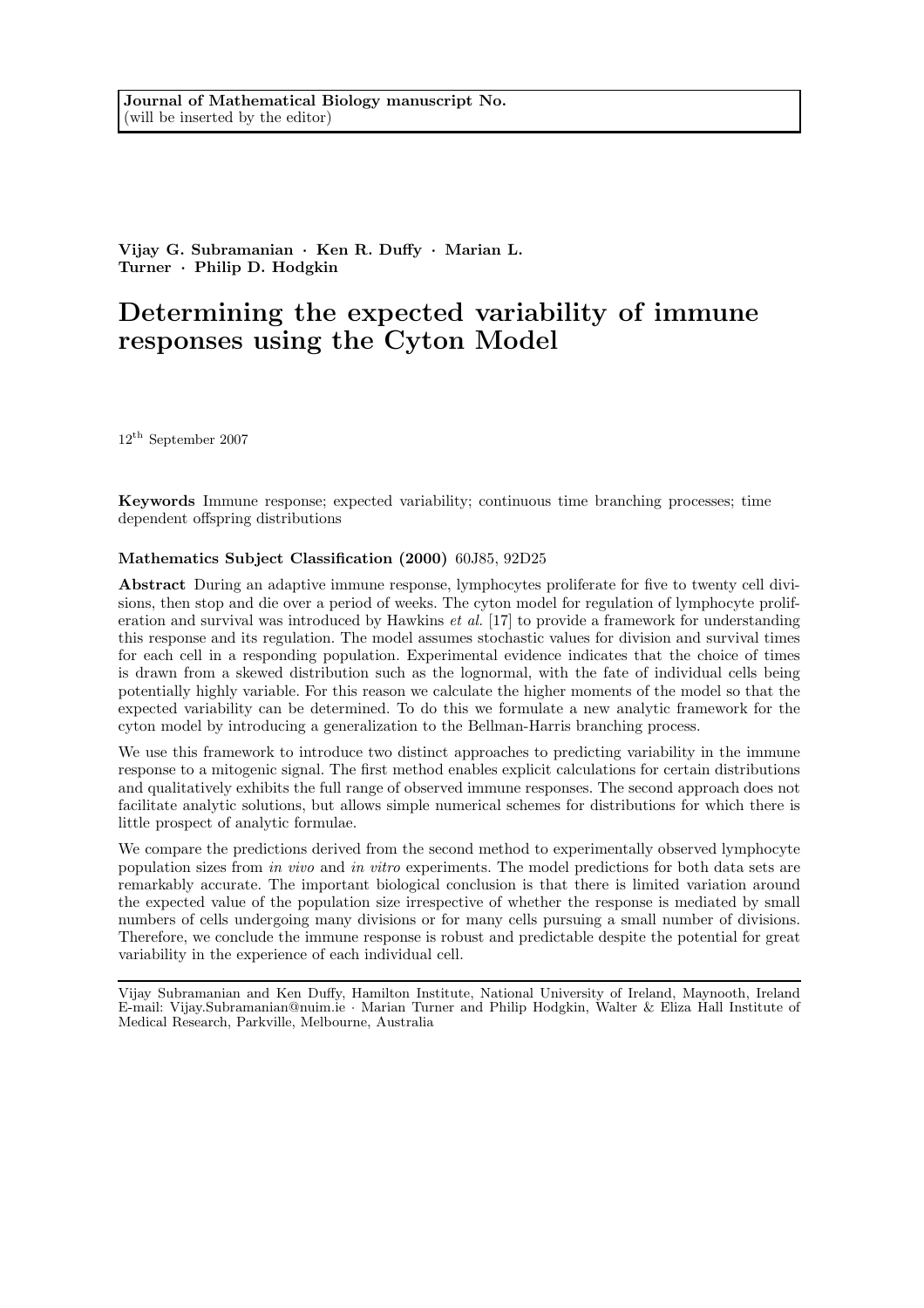# 1 Introduction

When T and B lymphocytes are exposed to a stimulus such as an antigen, they respond by increasing their population size through a series of cell divisions. Typically this expansion does not proceed indefinitely and once the response is complete, the population size decreases through apoptosis with a small proportion of the maximum cell number retained as a memory population [4][18]. Understanding and predicting the strength of this response and its regulation by extrinsic signals is a key goal in immunology.

Advances in flow cytometry and the introduction of techniques for following cell division by labeling with the fluorescent dye carboxyfluorescein succinimidyl ester (CFSE) have enabled the collection of detailed experimental data on the kinetics of lymphocyte division progression and cell survival that form the basis for developing quantitative models. For example, a series of recent papers [15][29][11][17] has reported on extensive in vitro experiments on the behavior of purified naïve lymphocytes exposed to a mitogenic stimulus. These studies indicate that the time taken for the first cell division is typically longer than subsequent divisions and varies considerably between cells within a homogeneous population. As a consequence of this variability, asynchrony in division progression develops within the population. The appropriate distribution for entry to division closely follows a lognormal for both T and B lymphocyte stimulation [11][29][17]. Subsequent divisions are typically less variable in time, although this also varies with stimulation conditions. Strongly stimulated T cell proliferation contributes little additional variation to the population structure and can be modeled as a deterministic division time [15]. However, stimulation with lower concentrations of growth supporting cytokines reveals the variance in time of passage through subsequent divisions increases and now contributes significantly to the developing division asynchrony of the population [11].

Regulation of cell death is also a feature of lymphocyte responses. When cells are placed in culture, in the absence of a mitogenic stimulus, they gradually die by apoptosis [15][11][17]. The addition of a mitogenic stimulus does not prevent cells dying in this manner in the time period prior to entry to division [15][11][17]. Once cells are dividing the survival properties of cells remain regulable. T cells receiving strong stimulus divide with little death, whereas weaker levels of growth stimulus lead to progressively more cells being lost with each generation [11][13][19]. Finally, it is clear that the number of divisions cells undergo can be regulated. In vivo studies following T cell responses to a viral infection suggest at least fifteen to twenty divisions, following which cells die by apoptosis [10]. This behavior on a smaller scale can be observed in vitro by removing the stimulus. When the stimulus is removed, some cells continue to divide for a period of time, but then ultimately all cells die by apoptosis [17]. Thus, the challenge for modeling these apparently complex processes is to find appropriate descriptions for the simultaneous operation of cell death and cell division, the inheritance of division and death parameters and the cessation of proliferation and subsequent death of the population.

A number of recent papers propose mathematical models for lymphocyte proliferation that capture some of the above features and include a generational structure to enable fitting to CFSE division tracking data. A common approach is to use Ordinary Differential Equations (ODEs) for each generation incorporating exponential waiting times for part of the cell cycle as the source of divisional variation. These models have also included simultaneous death rates modeled with ODEs, therefore leading to exponential cell loss functions [31][14][9].

An alternative to the simple ODE approach was proposed by León  $et$  al. [22] who provide a general framework for calculating the mean population per generation as a function of time, assuming a stochastic time to cell division. The analysis suggests using skewed distributions for time between cell divisions. This framework, however, does not incorporate terms for cell death.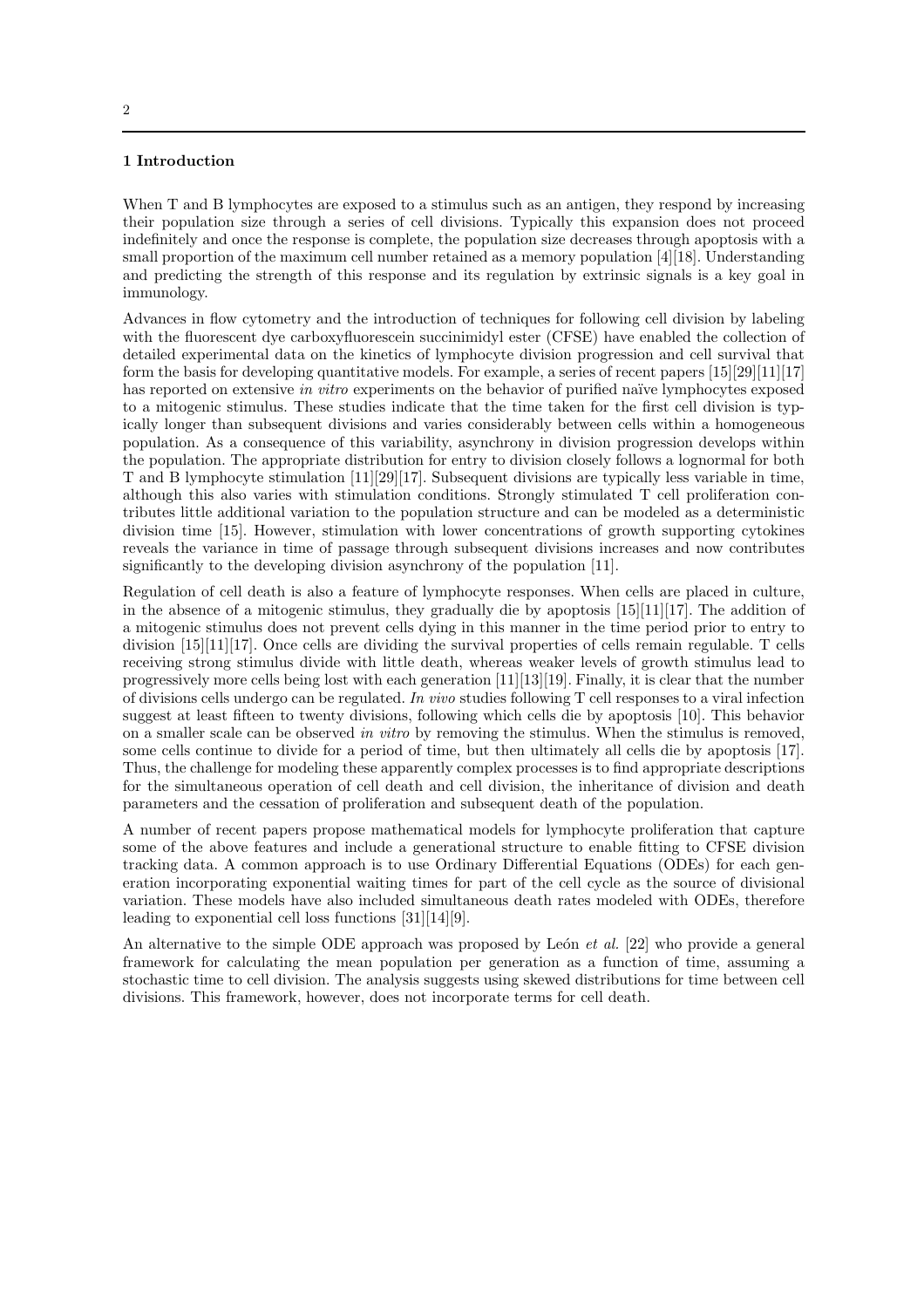The stochastic Cyton Model introduced by Hawkins *et al.* [17] addresses the requirement for randomness in each division by postulating independent control of times to divide and die in each cell. The combination of the two time-based controllers in each cell was called the cyton. With this structure the actual distribution for division and death times can be varied and, in particular, parameter values obtained from experiments can be used. They also introduced the concept of "division destiny" to the modeling framework. A cell's destiny is considered as the number of times it will divide before stopping. In [17] the cyton model is used to predict the average lymphocyte population size as a function of time, based on a small number of measured parameters. They demonstrate the validity of their model hypotheses through its ability to match experimental observations for cell growth both in vitro and in vivo.

The question of variability in the overall immune response is an important outstanding issue for the stochastic cyton model that was not addressed by Hawkins et al. [17]. Here we provide an advanced mathematical analysis of the cyton model. For example, our new results enable the calculation of higher moments that provide a refinement to the law of large numbers and yield strong prediction regarding variability in the immune response. Our important biological conclusion is that despite the large number of different experiences of individual cells, the immune response is predicted to be strongly concentrated around the average behavior.

#### 2 Overview

As the lymphocyte population ultimately dies out because of division destiny, we are interested in studying the transient behavior of the population size rather than its behavior at large times. We provide two new methodologies for studying the cyton model. The first is based on a modification of traditional branching process techniques, while the latter is a hybrid of those techniques and a generation-based approach. For an introduction to branching processes, see one of the standard texts, e.g. [16][5][21]. Both methods are based on the deduction of the probability generating function for the population size as a function of time. As well as being able to determine the mean population size at any given time, we determine the higher moments, such as variance, of the population distribution. Once the probability generating function is known, the population distribution can be recovered using numerical inversion techniques such as those described in [2][3][8][20] and Section 1.2.4 of [1].

Our reasons for presenting two approaches are that the first allows an exact solution for certain distributions. This gives expressions from which the range of qualitative behaviors can be observed in an explicit fashion. The second approach lends itself to simple numerics for general distributions, but is unlikely to lead to explicit expressions. In particular, this is the case for the lognormal distributions that provide an excellent fit to available time to division data for T and B lymphocytes [11][29][17]. For numerical solutions the second approach is particularly well suited to the setting where there is a minimum time between cell divisions or division destiny ensures a bounded number of divisions, as a series of integrals in the framework converges after a finite number of iterations. A minimum time between cell divisions has been reported since the 1960s and '70s [26][24][28]. It is thought to correspond to the minimum time cells take to progress through the S and  $G_2/M$  phases of the cell cycle. We provide an example that treats these distributions using the second methodology and compare them with data taken from in vitro and in vivo experiments.

The rest of this paper is organized as follows. In Section 3 we introduce the assumptions of the cyton model and the mathematical framework to study it. In Section 4 we introduce an analysis based on total cell population, where division destiny is treated as a random time. We analyse it using a modification of the traditional branching processes approach. In Section 5 we present an example for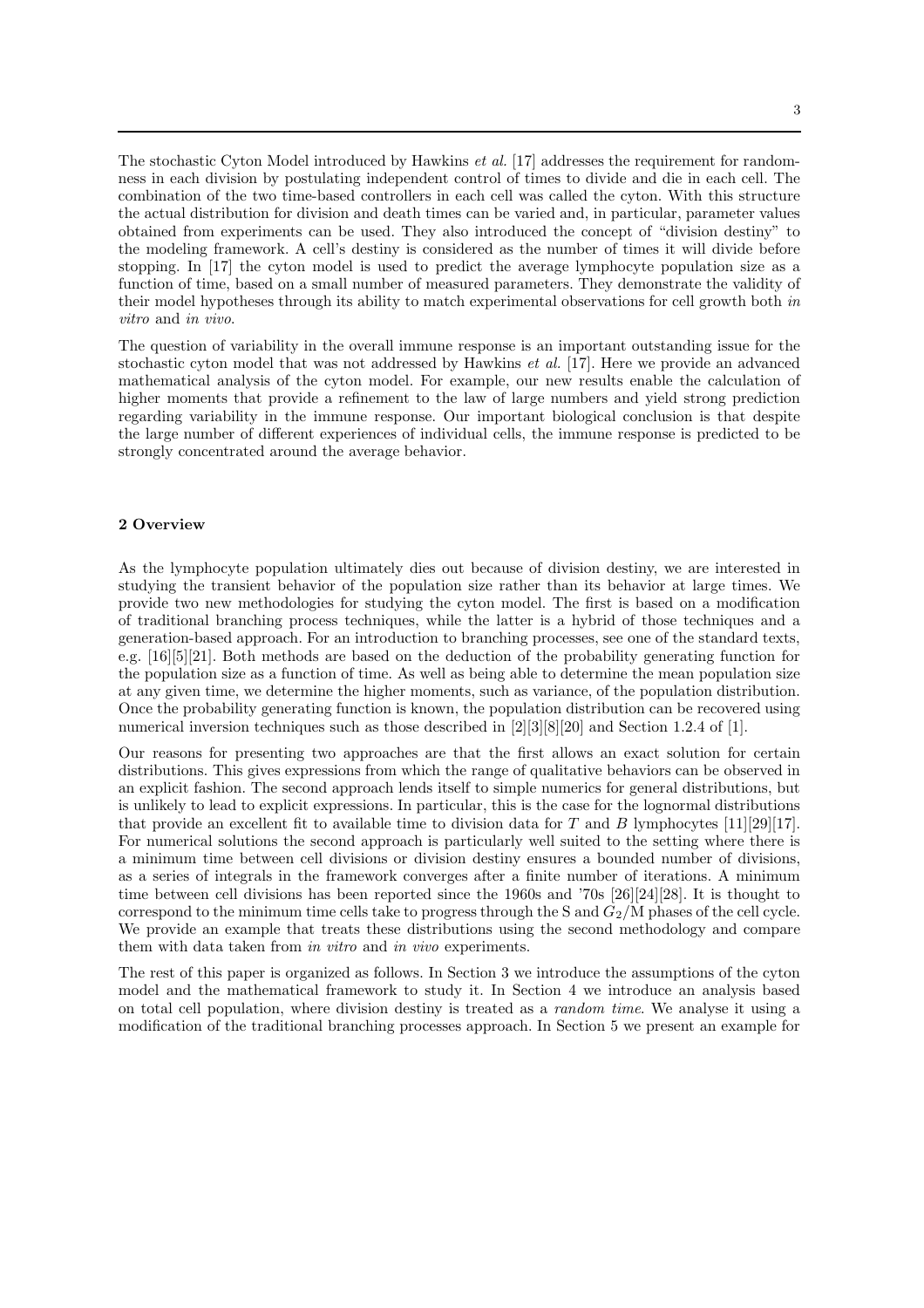which the mean and variance of the population size can be determined explicitly and illustrate its features. In Section 6 we give a second analysis based on the number of cells that are present which are the product of a given number of divisions. Division destiny here is treated as a *random number* of divisions. We analyse this system using an iterative scheme. In Section 7 we use the proposed numerical scheme for lognormal distributions. We match the model to *in vitro* experimental data presented here for the first time and in vivo data taken from [18], presenting a new contribution made possible by our approach: we show that, despite the nature of the lognormal distribution, standard deviation error bars are small. That is, despite the inherent variability of an individual cell's behavior, the overall immune response is highly predictable.

# 3 The Cyton Model

Experimental observations of immune response have culminated in an article by Hawkins et al. [17] that draws conclusions about the nature of the mechanisms at work. Here we summarize some of their deductions.

- Each cell has a personal time to die and each mitogenic stimulus activates the cells and imposes a time to divide (Hawkins emphet al. propose the word *cuton* for this unit; a word we adopt). These times vary from cell to cell within the population. It appears that the two timed processes within each cell are unaware of each other and whichever outcome is reached first determines the fate of that cell.
- The cytons in distinct cells operate independently.
- The cyton in each initial cell has different distributions for time to die and time to division than their progeny. After the first division, cells have the same cyton parameters.
- There is no evidence for a significant inheritance of division times  $[7][12][27]$ .
- Each initial cell has a division destiny. It will divide at most a given number of times (or until a given time)[30], after which its progeny can no longer divide. This division destiny can differ for each initial cell.

Based on these observations Hawkins *et al.* suggest the following working hypotheses for a stochastic model of the behavior of a lymphocyte population exposed to a mitogenic stimulus.

- Each cell's cyton is stochastically independent.
- The operation of the regulable cyton controlling division and survival, seen leading up to the first division, is repeated through subsequent divisions.
- Individual cells will, upon division, "erase" the values of their parents time to divide and time to die, and adopt new values drawn from the appropriate distributions.
- There is a division destiny for each initial cell in the starting population that is drawn from a stochastic distribution.

For the purpose of the modeling in this paper, we abstract the cyton mechanism as two stochastic clocks. Notionally, a clock is a timer that once started will trigger after a random time. We are not suggesting that there is necessarily equivalent time sensing machinery operating within the cell.

Matching the hypotheses, we assume that every cell sets two stochastically independent clocks: a time to division clock represented by the random variable  $T_B$  and a time to death clock represented by the random variable  $T_D$ . Each cell exists until the minimum of  $T_B$  and  $T_D$ . If the time to death clock expires first, the cell dies and does not divide. If the time to division clock expires first, then the cell dies, but progeny are born. Mathematically, we can readily treat a general distribution for the number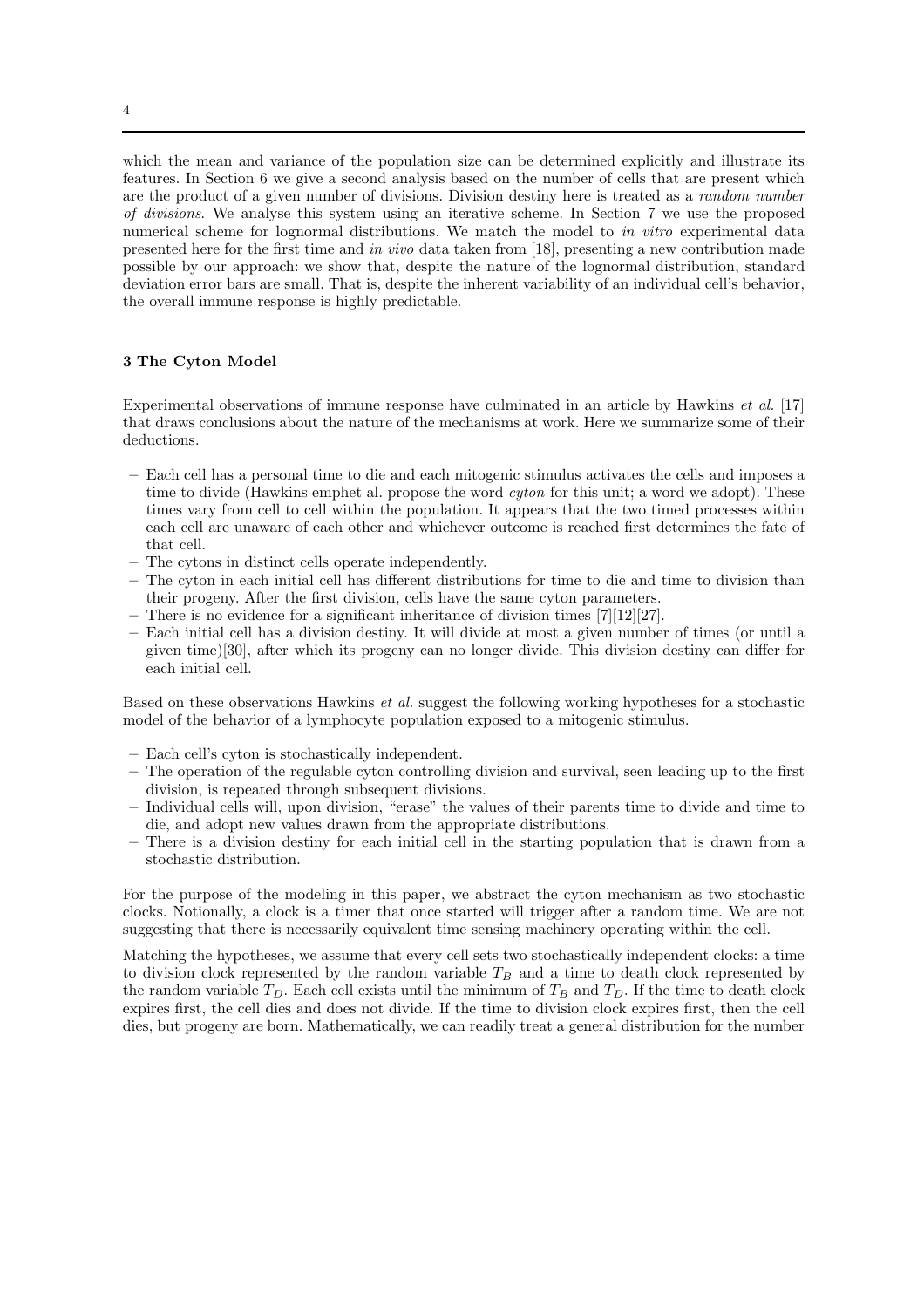of progeny, but as this is not relevant for cell division we restrict cells to either two progeny or none. We assume that progeny set independent clocks at the time of their division and follow the same process, albeit with potentially different distributions. If both clocks take the same value,  $T_B = T_D$ , we assume that death occurs. To avoid pathologies, throughout we assume  $P(T_B = 0) = 0$ .

In terms familiar to the literature in continuous time Branching processes,  $T_B$  and  $T_D$  define a pair of random variables

$$
L = \min(T_B, T_D) \quad \text{and} \quad \zeta = \begin{cases} 2 \text{ if } T_B < T_D \\ 0 \text{ if } T_B \ge T_D, \end{cases}
$$

where L is the life-time and  $\zeta$  is the number of offspring. For this to lead to a Bellman-Harris process, L and  $\zeta$  should be independent. However, apart from exceptional cases, independence of  $T_B$  and  $T_D$ does not lead to independence of L and  $\zeta$ . For example, assume that  $T_B$  is uniformly distributed on [0, 2] and that  $T_D$  is uniformly distributed on [0, 1]. Then  $P(\zeta = 2) = P(T_B \langle T_D \rangle = 1/4$ ,  $P(\zeta = 0) = P(T_D \le T_B) = 3/4$  and  $P(L \le t) = 1 - P(T_B > t, T_D > t) = 1 - P(T_B > t)P(T_D > t)$  $(t) = 1 - (1 - t)(2 - t)$  for  $t \in [0, 1]$ . However,  $P(\zeta = 2, L \le t) = P(T_B < T_D, T_B \le t) = \int_0^t P(T_D > t)$  $r)dP(T_B = r) = 1/2 - t^2/4 \neq P(\zeta = 2)P(L \leq t)$ . That is, L and  $\zeta$  are not independent. Thus the cyton model leads to a generalization of the Bellman-Harris process in which life-time and number of progeny are not necessarily independent.

Let  $Z(t)$  denote the total number of cells alive at time t. We consider the probability generating function  $F(s,t) := E(s^{Z(t)})$  and its generation based equivalents. If, for given t, this is finite for s in any interval  $(s^-, s^+)$  that contains 1, then  $F(s,t)$  completely specifies the distribution of  $Z(t)$  (e.g., pg. 278 of [6]). Once  $F(s,t)$  is known, the moments of  $Z(t)$  can then be determined by taking partial derivatives of  $F(s,t)$  with respect to s. For example, the mean population size at time t is

$$
m(t) := E(Z(t)) = \frac{\partial F(s, t)}{\partial s}\big|_{s=1}
$$

and, defining

$$
v(t) := E(Z(t)^{2}) - E(Z(t)) = \frac{\partial^{2} F(s, t)}{\partial s^{2}}|_{s=1},
$$

the variance of the population size at time  $t$  is

$$
var(t) := E(Z(t)^{2}) - E(Z(t))^{2} = v(t) + m(t) - m(t)^{2}.
$$

Our first approach will determine  $F(s,t)$ . We define 0 to be the generation of the initial cells. For any  $k > 0$ , we define the  $k<sup>th</sup>$  generation to be cells that appear as a consequence of division from the  $(k-1)$ <sup>th</sup> generation. The second approach involves first determining the equivalent of  $F(s,t)$  for the number of cells alive in each generation as a function of time.

Assume that initially there are d cells,  $Z(0) = d$ . Let  $X_i(t)$  denote the number of descendents of cell  $i$  that are alive at time  $t$ . The number of cells alive in the population is the sum of the number of progeny alive from each of the  $i = \{1, ..., d\}$  initial cells:  $Z(t) = \sum_{i=1}^{d} X_i(t)$ . As we assume probabilistic independence in the clock times of each cell, the probability generating function satisfies  $E(s^{Z(t)}) = \prod_{i=1}^{d} E(s^{X_i(t)})$ . Moreover, as the clocks are identically distributed for different initial cells,  $E(s^{Z(t)}) = E(s^{X_1(t)})^d$ . Thus we need only to consider the probability generating function for the progeny of an individual cell, as the probability generating function for an ensemble of d cells is just its  $d<sup>th</sup>$  power. With an initial population of d cells, the mean number of cells at time t is  $dm(t)$  and the standard deviation is  $\sqrt{d \text{var}(t)}$ .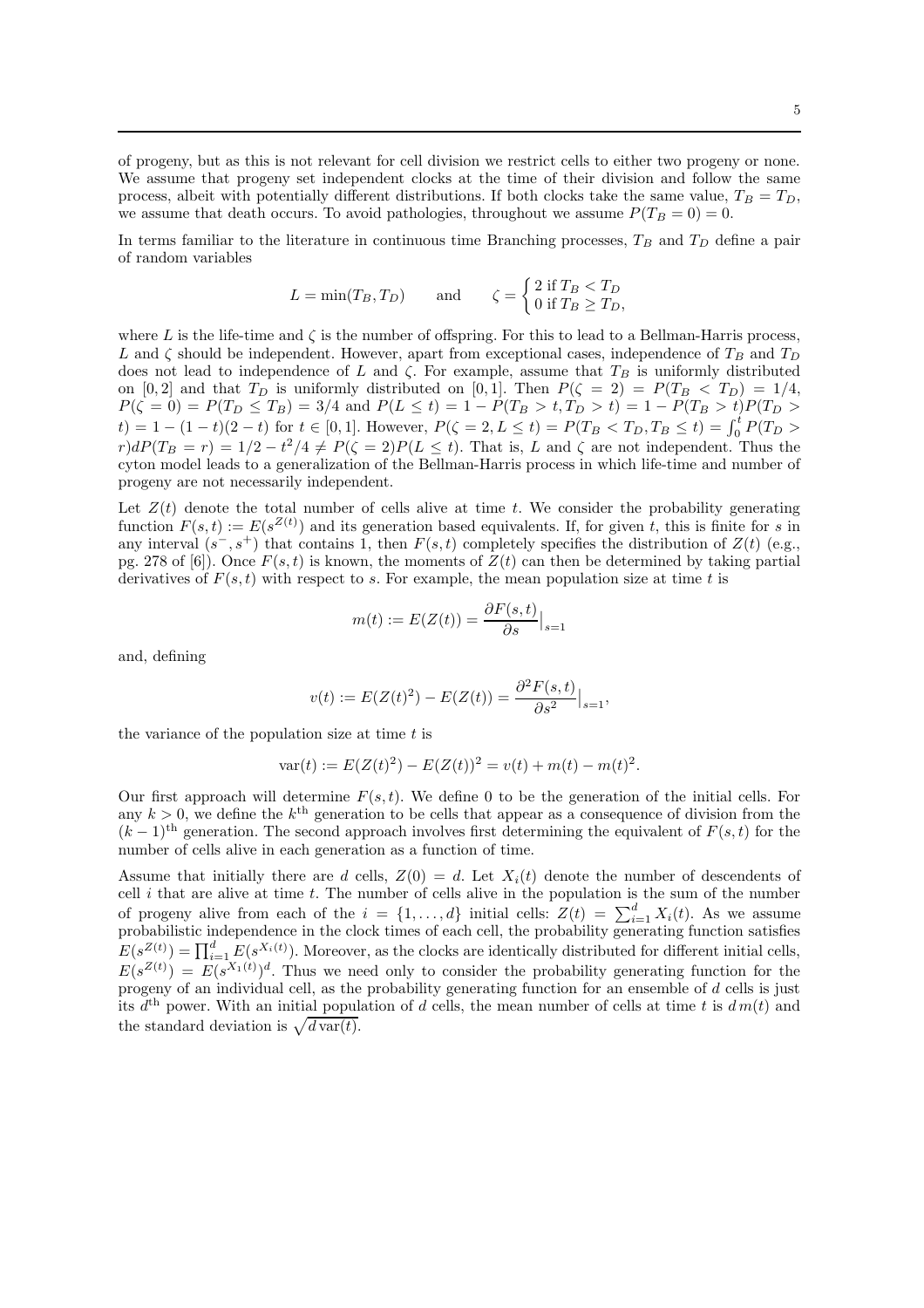## 4 An analytical framework for the cyton model

For certain clock distributions the following analytic framework allows us to explicitly determine the mean and variance of the number of lymphocytes alive as a function of time. This enables us to understand the contribution of each part of the cyton model mechanism and qualitatively determine the range of possible immune responses. However, it is not possible to give explicit expressions for the lognormal distributions that appear experimentally and therefore we do not have an analytic formula to compare with observations. In Section 6 we will introduce a numerical framework that can deal with any class of distributions, and in particular lognormal distributions. It enables comparison with experiment, but the contribution of each part of the cyton mechanism is not as transparent.

We set up and solve the model successively in three steps, each refining the previous one. In Section 4.1 we assume that the time to division random variable is independent and identically distributed for each cell and that the time to death clock is independent and identically distributed for each cell. Furthermore, we assume there is no division destiny. This enables us to deduce the behavior of the cells from the first generation after the initial cells until the division destiny is reached. In Section 4.2 we then show how to take into account the observation that the initial batch of cells appear to have different clock distributions. Finally, in Section 4.3 we include division destiny. We do this by assuming that each initial cell has a random time after which its progeny can no longer divide. At this time, each living descendent of a given initial cell picks a new random time to die. Selecting this final time to die from yet another distribution causes no extra mathematical difficulty.

4.1 Homogeneous clock distributions, from the first generation to division destiny

We use the superscript  $H$  to indicate we are assuming homogeneous clock distributions. Consider a single cell at time 0 whose time to division,  $T_B^H$ , and time to death,  $T_D^H$ , clocks have just been initiated. In general we use the following integral equation to specify the generating function of the population size distribution:

$$
F^{H}(s,t) = sP(T_{B}^{H} > t, T_{D}^{H} > t) + P(T_{D}^{H} \le t, T_{B}^{H} \ge T_{D}^{H}) + \int_{0}^{t} F^{H}(s, t - r)^{2} dP(T_{D}^{H} > r, T_{B}^{H} = r)
$$
\n(1)

$$
= sP(T_B^H > t)P(T_D^H > t) + P(T_D^H \le t, T_B^H \ge T_D^H) + \int_0^t F^H(s, t - r)^2 P(T_D^H > r) dP(T_B^H = r),
$$
\n(2)

where the second line follows from independence of birth and death clocks. This arises from three parts:

- 1. if the first cell lives at time t (which happens if both  $T_B^H$  and  $T_D^H$  are greater than t) then  $Z(t) = 1$ and contribution to the expectation  $E(s^{Z(t)})$  is s;
- 2. if the first cell dies at or before t (which happens if  $T_D^H \le t$  and  $T_B^H \ge T_D^H$ ), then  $Z(t) = 0$  and contribution to the expectation is 1;
- 3. finally, if the first cell divides at time r in  $[0, t]$ , then we have two cells for whom the same calculation needs to be performed for the remainder of time t−r. Due to probabilistic independence of progeny and the identical distributions of their clocks, we get the  $F^H(s, t - r)^2$  term.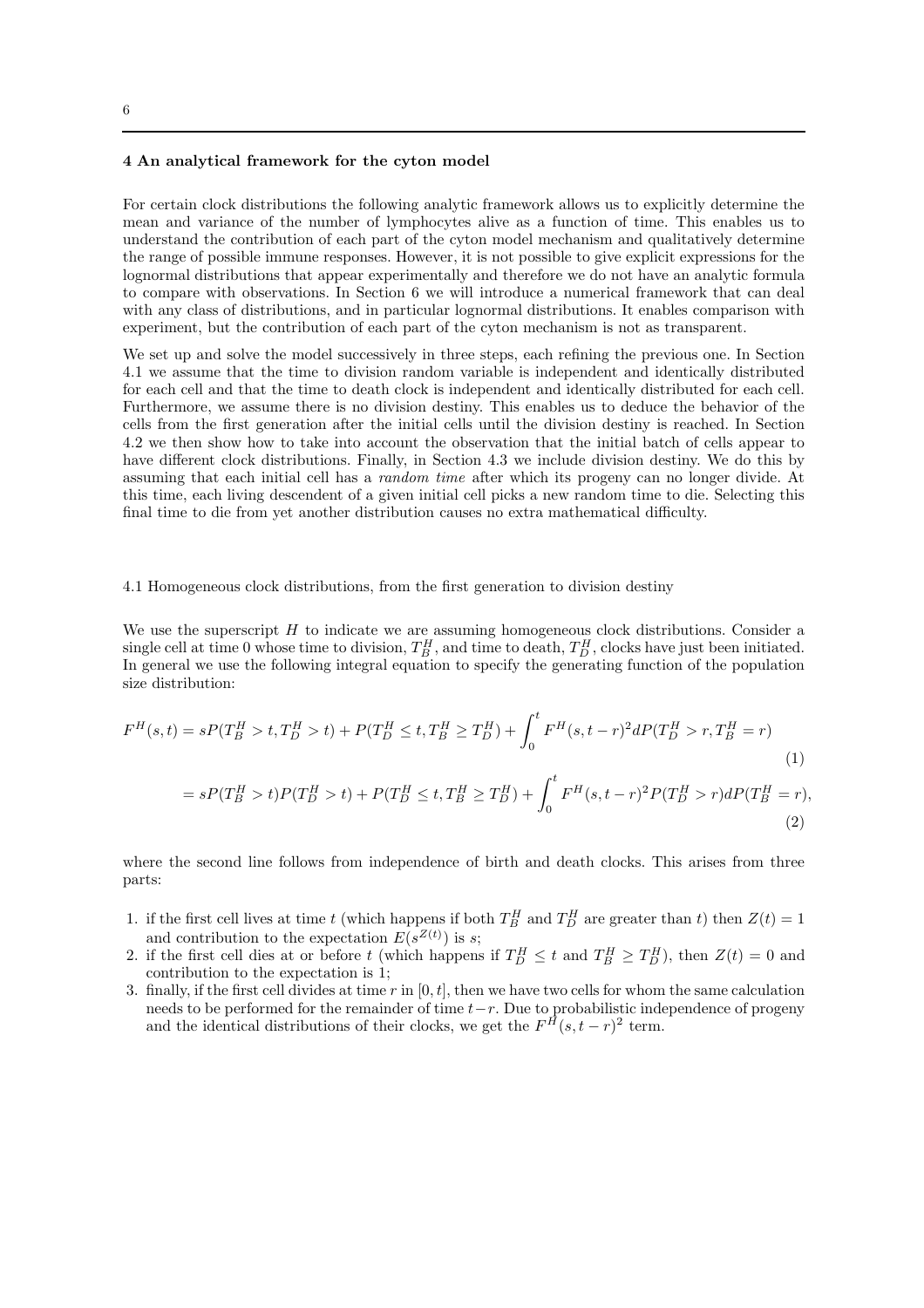It is most natural to write equation (2) as a nonlinear Volterra equation (see, for example, Polyanin and Manzhirov [25]):

$$
F^{H}(s,t) = sP(T_{B}^{H} > t)P(T_{D}^{H} > t) + P(T_{D}^{H} \leq t, T_{B}^{H} \geq T_{D}^{H})
$$

$$
- \int_{0}^{t} F^{H}(s,r)^{2} P(T_{D}^{H} > t - r) dP(T_{B}^{H} = t - r).
$$
(3)

We will return to the solution of equation (3) for  $F^H(s,t)$  in Section 5.

Comment: note that even to determine the average number of cells alive at time  $t$ , we would also have to solve an equation of the same form as equation (3):

$$
m^{H}(t) = \frac{\partial}{\partial s} F^{H}(s,t)|_{s=1} = P(T_{B}^{H} > t)P(T_{D}^{H} > t) - 2\int_{0}^{t} m^{H}(r)P(T_{D}^{H} > t - r)dP(T_{B}^{H} = t - r).
$$

An integral equation with similar structure holds for any higher moment.

#### 4.2 Adding different distributions for initial cells

If the initial cell has different random variables (distributions) for time to division  $T_B^M$  and time to death  $T_D^M$  to later cells (whose random variables are  $T_B^H$  and  $T_D^H$ ), then we first solve equation (3) to determine  $F^H(s,t)$ . The probability generating function  $F^M(s,t)$  for the total population at time  $t$ , without division destiny, is then determined by the following integral equation, which follows the same logic as equation (2):

$$
F^{M}(s,t) = sP(T_{B}^{M} > t)P(T_{D}^{M} > t) + P(T_{D}^{M} \leq t, T_{B}^{M} \geq T_{D}^{M})
$$

$$
- \int_{0}^{t} F^{H}(s,r)^{2} P(T_{D}^{M} > t - r) dP(T_{B}^{M} = t - r).
$$
(4)

Having determined  $F^{H}(s,t)$ , then  $F^{M}(s,t)$  is determined by an integral. Let  $m^{M}(t)$  and  $var^{M}(t)$  denote the mean and variance of the cell population when the initial cells have this different distribution. We also have the following direct integral representations for the mean

$$
m^{M}(t) = P(T_{B}^{M} > t)P(T_{D}^{M} > t) - 2\int_{0}^{t} m^{H}(r)P(T_{D}^{M} > t - r)dP(T_{B}^{M} = t - r)
$$
(5)

and for the variance

$$
\text{var}^{M}(t) = m^{M}(t) - m^{M}(t)^{2} - 2 \int_{0}^{t} (\text{var}^{H}(r) - m^{H}(r) + 2m^{H}(r)^{2}) P(T_{D}^{M} > t - r) dP(T_{B}^{M} = t - r).
$$
\n(6)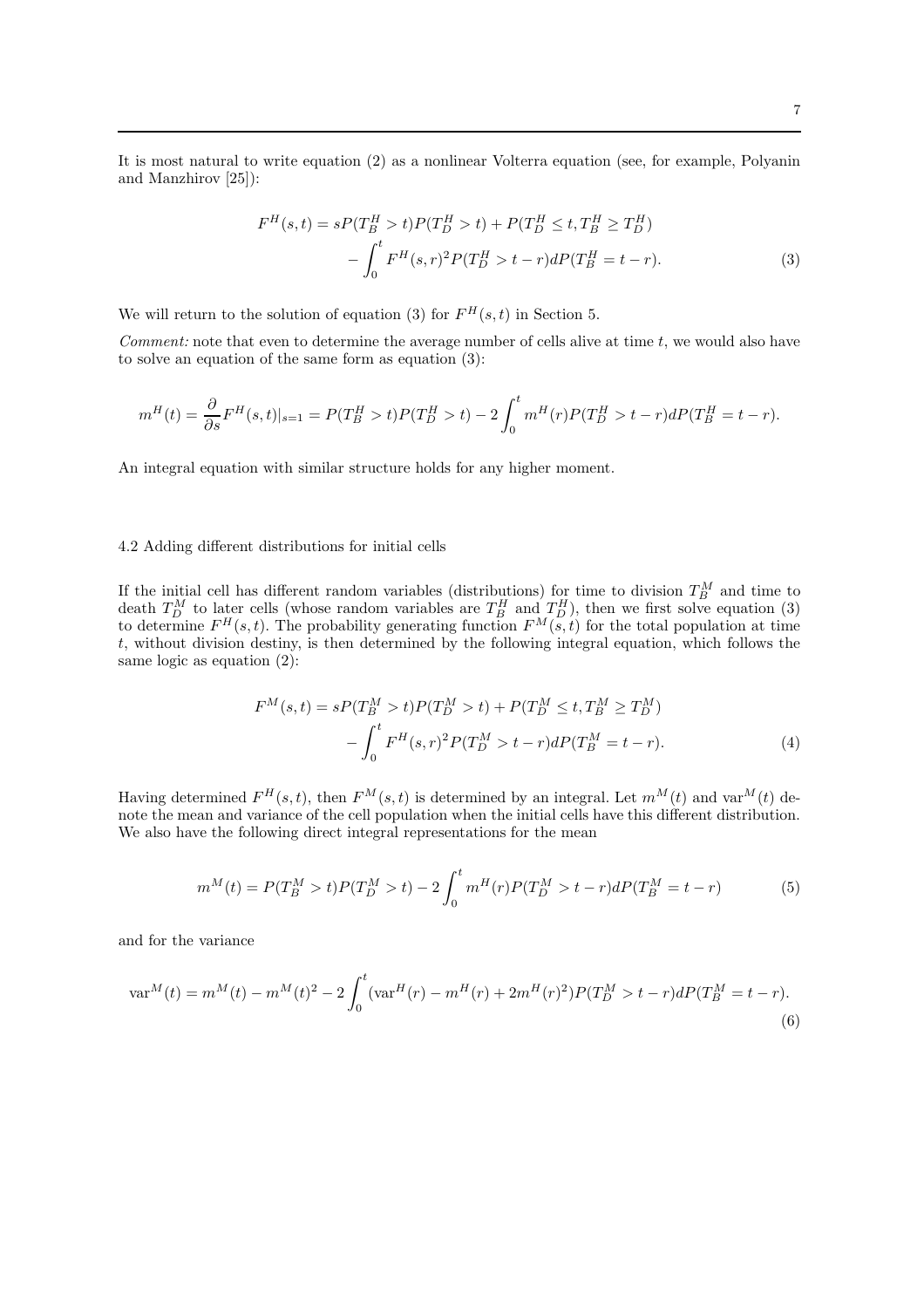4.3 Incorporating division destiny

The final complication we must consider is division destiny. As this varies within the population of initial cells, we model it as a stochastic quantity. At the random time  $T^*$  we hypothesize that all cells in the population that are descendent from a given initial cell draw a new time of death from a given distribution  $T_D^{\text{final}}$  independently of what has happened to them in the past; their new time to division is set to be  $+\infty$ . After  $T^*$ , they can only die.

In this case,  $F^{M}(s,t)$  obeys the integral equation (4) for all  $t \leq T^{*}$ . As the death clocks are drawn independently from a new distribution at time  $T^*$ , we have that, conditioned on  $T^* = t^*$ , for all  $t \geq t^*$ :

$$
E\left(s^{Z(t)}|T^* = t^*\right) = E\left(E\left(s^{Z(t)}|Z(t^*), T^* = t^*\right)\right)
$$
  
= 
$$
E\left((sP(T_D^{\text{final}} > t - t^*) + P(T_D^{\text{final}} \le t - t^*))^{Z(t^*)}|T^* = t^*\right).
$$

Thus conditioned on  $T^* = t^*$ , we have

$$
E\left(s^{Z(t)}|T^*=t^*\right) = \begin{cases} F^M(s,t) & \text{if } t \le t^*,\\ F^M(sP(T_D^{\text{final}} > t - t^*) + P(T_D^{\text{final}} \le t - t^*), t^*) & \text{if } t \ge t^*. \end{cases}
$$

To get the probability generating function  $F(s,t)$  for the total population alive at time t (including stimulus removal and division destiny), we must take the expectation over the distribution of  $T^*$ values:

$$
F(s,t) = \int_0^\infty E\left(s^{Z(t)}|T^* = t^*\right) dP(T^* = t^*)
$$
  
= 
$$
\int_0^\infty F^M(s,t) 1_{\{t \le t^*\}} dP(T^* = t^*)
$$
  
+ 
$$
\int_0^\infty F^M\left(sP(T_D^{\text{final}} > t - t^*) + P(T_D^{\text{final}} \le t - t^*), t^*\right) 1_{\{t \ge t^*\}} dP(T^* = t^*).
$$

That is, the probability generating function for the population size (including division destiny) is

$$
F(s,t) = F^{M}(s,t)P(T^{*} \ge t)
$$
  
+ 
$$
\int_{0}^{t} F^{M}(1+(s-1)P(T_{D}^{\text{final}}) > t-t^{*}), t^{*}) dP(T^{*} = t^{*}).
$$
 (7)

Taking partial derivatives with respect to s one gets that the average number of cells alive at time t is also given by an integral equation:

$$
m(t) = m^{M}(t)P(T^* \ge t) + \int_0^t m^{M}(t^*)P(T_D^{\text{final}} > t - t^*)dP(T^* = t^*)
$$
\n(8)

and the variance at time  $t$  is

$$
\begin{aligned} \text{var}(t) &= m(t)(1 - m(t)) \\ &+ (\text{var}^M(t) - m^M(t)(1 - m^M(t)))P(T^* \ge t) \\ &+ \int_0^t (\text{var}^M(t^*) - m^M(t^*)(1 - m^M(t^*)))P(T_D^{\text{final}} > t - t^*)^2 dP(T^* = t^*). \end{aligned} \tag{9}
$$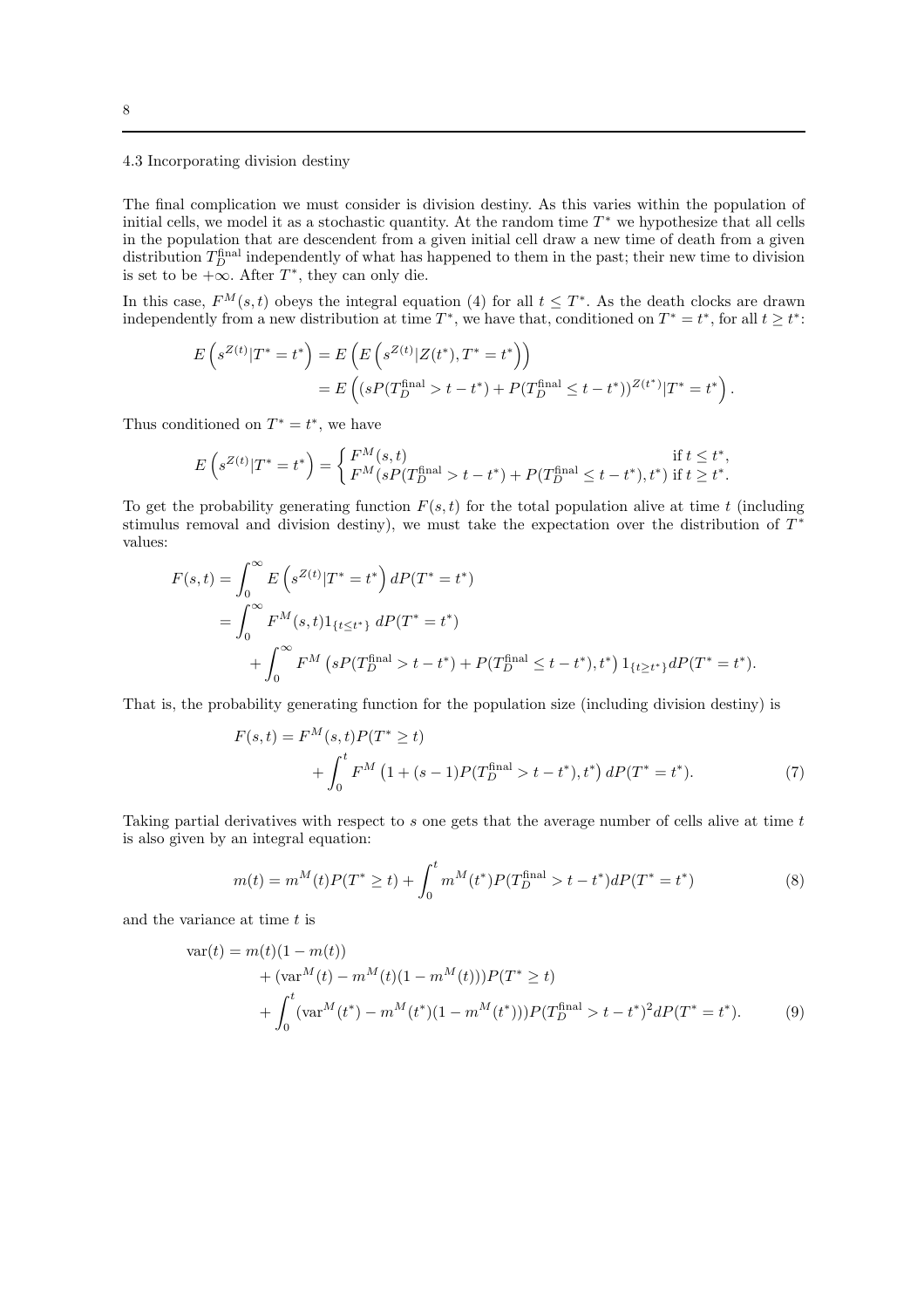4.4 Analytic cyton model framework summary

At time  $t = 0$  we have d cells whose time to division and time to die random variables are  $T_B^M$  and  $T_D^M$ . For each initial cell a random division destiny time is selected according to the random variable  $T^*$ . After  $T^*$  any living progeny of the cell cannot further divide; they select new time to die  $T_D^{\text{final}}$ . Any cells alive after the initial batch and before  $T^*$  have clocks distributed as  $T^H_B$  and  $T^H_D$ .

The probability generating function for the total population is  $E(s^{Z(t)}) = F(s,t)^d$ , where  $F(s,t)$  is determined by first solving equation (3) for  $F^H(s,t)$ , then the integral (4) for  $F^M(s,t)$  prior to  $T^*$ and finally the integral (7).

## 5 Analytic example

We consider a particular example of the modeling approach in Section 4 where explicit calculations are possible. As described in the framework, we tackle the example by first considering the homogeneous population, then adding the effect of different clock distributions for the initial cells and finally adding division destiny.

The final analytic equations are (18), (19) and (20) in section 5.3.

5.1 The homogeneous population; solving equation (3)

Assume that the time to division is exponentially distributed,  $P(T_B^H > t) = e^{-\lambda_B t}$ , and the time to death is exponentially distributed  $P(T_D^H > t) = e^{-\lambda_D t}$ . In this case each cell's life time random variable L, the time to whichever of division or death occurs first, has distribution  $P(L \le t) = 1 - P(T_B^H >$  $t, T_D^H > t$ ) = 1 – exp(-( $\lambda_B + \lambda_D$ )t). The number of children  $\zeta$  at the end of its lifetime satisfies  $P(\bar{\zeta} = 0) = \lambda_D/(\lambda_B + \lambda_D)$  and  $P(\zeta = 2) = \lambda_B/(\lambda_B + \lambda_D)$ . As  $P(\zeta = 0, L \le t) = P(T_D^H < T_B^H, T_D^H \le t)$  $g(t) = \int_0^t P(T_B^H > r) dP(T_D^H = r) = \lambda_D/(\lambda_B + \lambda_D)(1 - \exp(-( \lambda_B + \lambda_D)t)) = P(\zeta = 0)P(L \le t)$ , the random variables  $\zeta$  and  $\overline{L}$  are independent. Thus this forms a classic Bellman-Harris process and the homogeneous part of the population falls within the standard branching process methodology.

We have that  $P(T_D^H \leq t, T_B^H \geq T_D^H) = \lambda_D/(\lambda_B + \lambda_D)(1 - e^{-(\lambda_B + \lambda_D)t})$  and  $P(T_B^H < t, T_D^H > T_B^H) =$  $\lambda_B/(\lambda_B + \lambda_D)(1 - e^{-(\lambda_B + \lambda_D)t})$ . Thus equation (3) becomes the following nonlinear integral equation

$$
F^{H}(s,t) = \left(s - \frac{\lambda_{D}}{\lambda_{B} + \lambda_{D}}\right)e^{-(\lambda_{B} + \lambda_{D})t} + \frac{\lambda_{D}}{\lambda_{B} + \lambda_{D}} + \lambda_{B}\int_{0}^{t} F^{H}(s,r)^{2}e^{-(\lambda_{D} + \lambda_{B})(t-r)}dr.
$$
 (10)

For fixed  $s$ , equation  $(10)$  is of the form

$$
y(t) = g(t) - \int_0^t e^{\lambda(t-r)} f(r, y(r)) dr.
$$

It is known (e.g. [25]) that its solution is given by the solution of the following first-order ODE:

$$
\frac{dg(t)}{dt} = \frac{dy(t)}{dt} + f(t, y(t)) - \lambda y(t) + \lambda g(t).
$$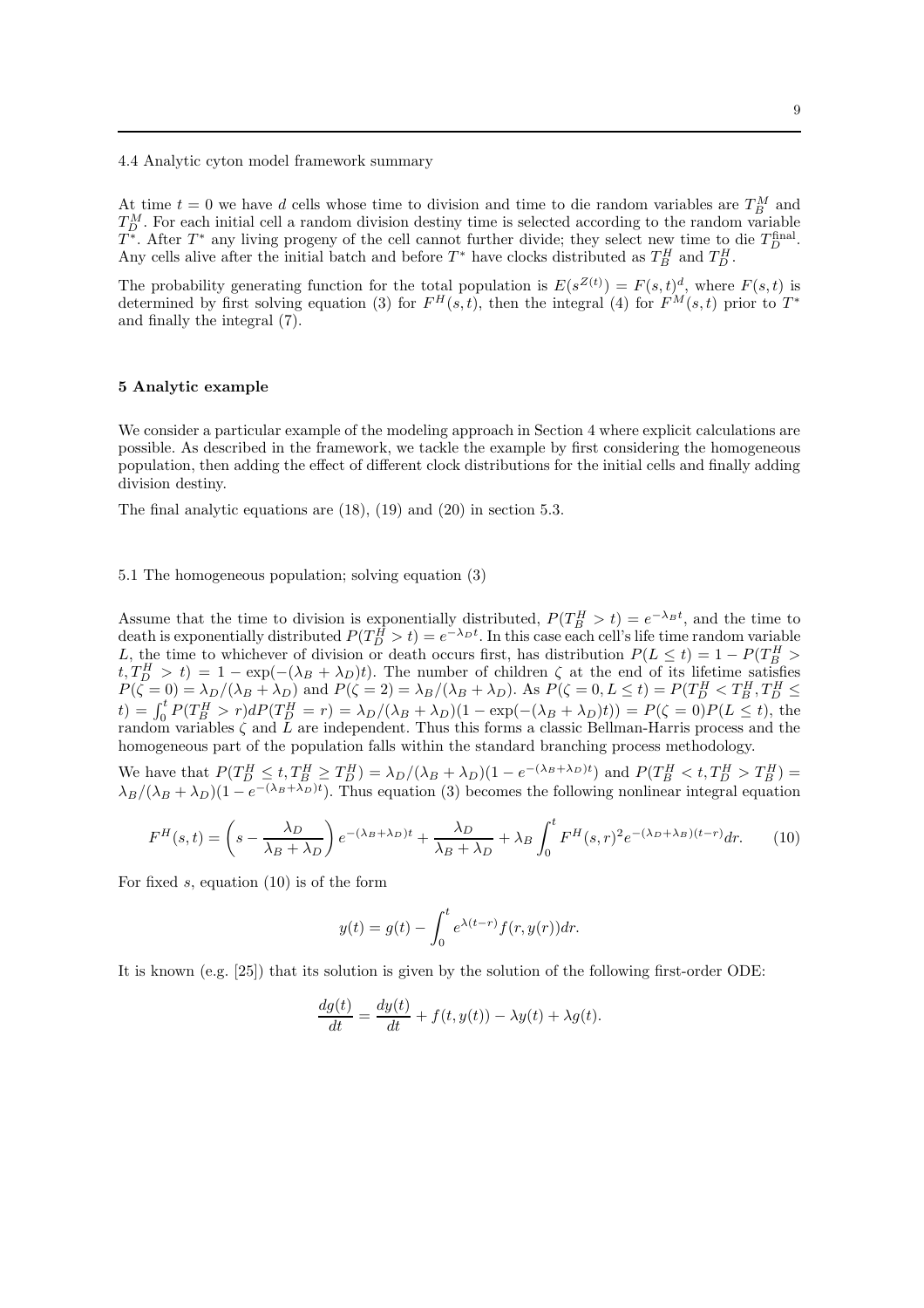Here the equation that results is

$$
y(0) = F(s, 0) = E(s^{Z(0)}) = s;
$$
 
$$
\frac{dy(t)}{dt} = (\lambda_B y(t) - \lambda_D)(y(t) - 1).
$$

Solving this differential equation gives us  $F^H(s,t) = y(t)$ . If  $\lambda_B \neq \lambda_D$ , then the generating function in equation (3) is

$$
F^{H}(s,t) = \frac{\lambda_{D}(s-1)e^{(\lambda_{B}-\lambda_{D})t} - s\lambda_{B} + \lambda_{D}}{\lambda_{B}(s-1)e^{(\lambda_{B}-\lambda_{D})t} - s\lambda_{B} + \lambda_{D}}.
$$
\n(11)

From this we can deduce that in the absence of division destiny, the mean population as a function of time is

$$
m^H(t) = e^{(\lambda_B - \lambda_D)t} \tag{12}
$$

and that the variance of the of the population at time  $t$  is

$$
\text{var}^H(t) = \left(e^{2(\lambda_B - \lambda_D)t} - e^{(\lambda_B - \lambda_D)t}\right) \left(\frac{2\lambda_B(\lambda_B - \lambda_D)}{(\lambda_B - \lambda_D)^2} - 1\right). \tag{13}
$$

When  $\lambda_B > \lambda_D$ , so that on average the division clock expires before the death clock, there is exponential growth in both the average population size and the variance in population size as a function of time.

When  $\lambda_B < \lambda_D$ , the mean population decays exponentially, but there can be transient behavior in the variance where it first increases, before decreasing.

In experiments, it is typically the case that there is an initial growth in the population size followed by population decay through cell death. This initial behavior corresponds to the mean division time being smaller than the mean death time, but in the absence of a mechanism such as division destiny, this would lead to an undamped exponential growth in the population size.

When  $\lambda_B = \lambda_D$ , so that the time to divide and time to death clocks have the same statistics, equation (3) gives

$$
F^{H}(s,t) = 1 - \frac{1 - s}{(1 - s)\lambda_{B}t + 1},
$$
\n(14)

the mean population is  $m<sup>H</sup>(t) = 1$ , but the variance grows as var<sup>H</sup> $(t) = 2\lambda_B t$ .

5.2 Adding different initial distributions; integrating equation (4)

In [17] it is reported that a proportion of cells in the initial culture do not respond to the stimulus. This can be explained as a consequence of trauma incurred in their harvesting and/or intrinsic insensitivities to the stimulus. Hawkins *et al.* introduce a factor  $p_0$  that represents the fraction of initial cells that do respond to the stimulus.

Here we assume that independently with probability  $1 - p \in [0,1]$  each cell in the initial culture cannot divide. Thus our parameter p corresponds to  $p_{0}$ . For cells that can divide, their probability generating function is  $F^H(s,t)$  prior to division destiny. This defined in equation (11) if  $\lambda_B \neq \lambda_D$  and in equation (14) if  $\lambda_B = \lambda_D$ .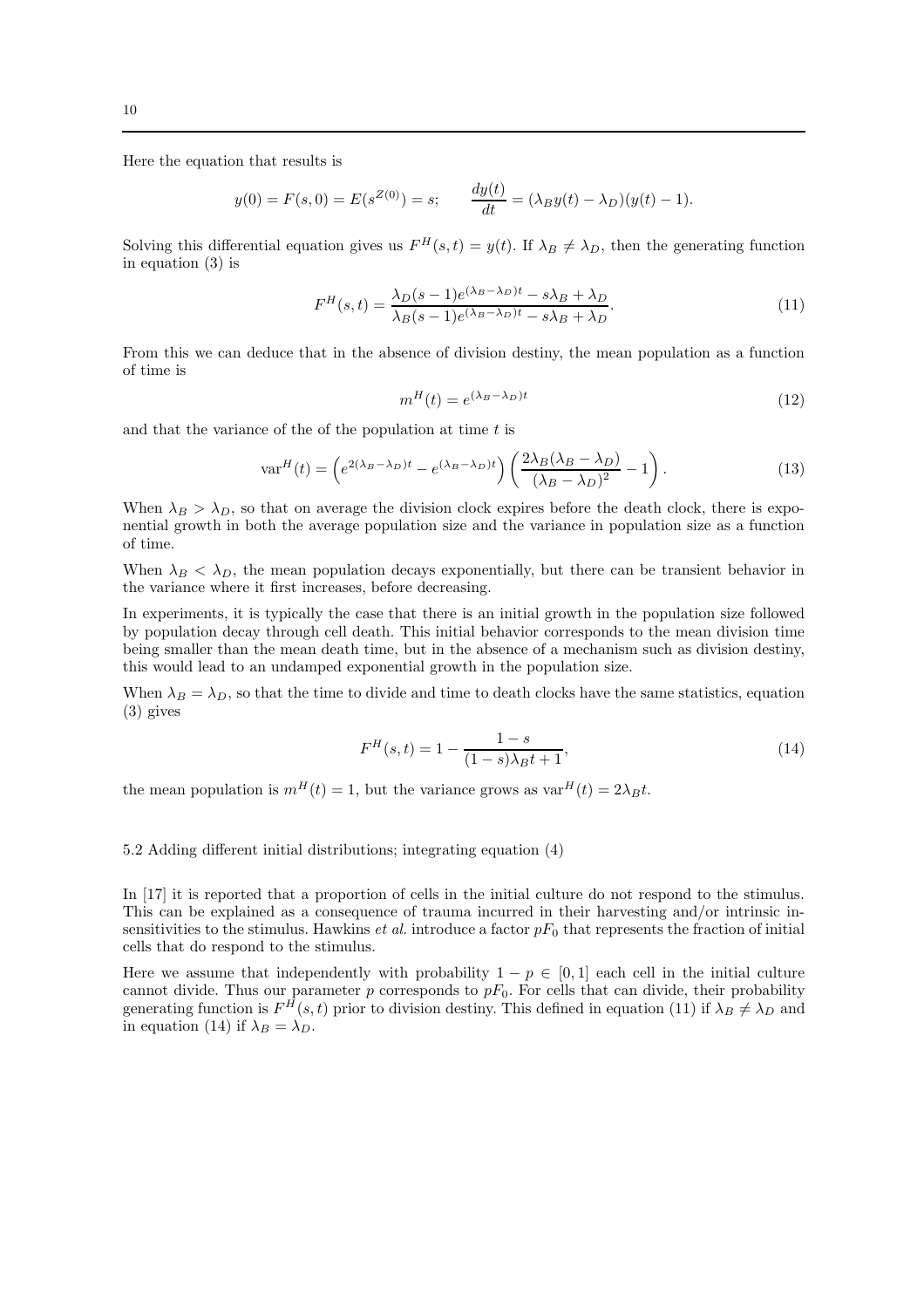Hence if  $\lambda_B \neq \lambda_D$  the mean is

$$
m^M(t) = (1 - p)e^{-\lambda_D t} + pe^{(\lambda_B - \lambda_D)t}
$$
\n(15)

and the variance is

$$
\operatorname{var}^{M}(t) = p \left( e^{2(\lambda_B - \lambda_D)t} - e^{(\lambda_B - \lambda_D)t} \right) \left( \frac{2\lambda_B(\lambda_B - \lambda_D)}{(\lambda_B - \lambda_D)^2} \right)
$$
  
+ 
$$
p e^{(\lambda_B - \lambda_D)t} - p^2 e^{2(\lambda_B - \lambda_D)t} + (1 - p)e^{-\lambda_D t} \left( 1 - (1 - p)e^{-\lambda_D t} - 2p e^{(\lambda_B - \lambda_D)t} \right).
$$
 (16)

If  $\lambda_B = \lambda_D$ , then  $m^M(t) = (1 - p) \exp(-\lambda_B t) + p$  and  $\text{var}^M(t) = 2p\lambda_B t + m^M(t) - m^M(t)^2$ .

5.3 Including division destiny time; solving equation (7)

We consider two division time distributions: (i) exponential,  $P(T^* > t) = \exp(-\lambda t)$ ; and (ii) Weibull,  $P(T^* > t) = \exp(-t^2)$ . With the former, we will show that for certain parameterizations it is possible that division destiny and apoptosis cannot control the rate of cell division. Indeed it is possible, for example, that the mean population grows to infinity or that the mean tends to a constant while the variance tends to infinity. Neither of these is observed experimentally. This suggests using a division destiny distribution whose tail decays faster than exponentially. Based on experiments it has been suggested that division destiny is similar to the Normal distribution [17]. We will use a Weibull distribution that has the same tail behavior as the Normal distribution, but yields elegant formulae. In this case, the population distribution is well behaved as time becomes large for all parameterizations of the division and death clocks, with division destiny ultimately ensuring the population dies.

Exponentially distributed division destiny. Let  $T^*$  be exponentially distributed with rate  $\lambda \neq \lambda_B$  and assume that  $T_D^{\text{final}}$  is equal in distribution to  $T_D^H$ . Equation (7) gives

$$
F(s,t) = p \left( F^{H}(s,t)e^{-\lambda t} + \int_{0}^{t} F^{H} \left( (s-1)e^{-\lambda_{D}(t-t^{*})} + 1, t^{*} \right) \lambda e^{-\lambda t^{*}} dt^{*} \right) + (1-p) \left( 1 + (s-1)e^{-\lambda_{D}t} \right),
$$

but the second term cannot be explicitly integrated. However, using equations (8) and (9) in conjunction with equations (15) and (16) we can determine the mean,  $m(t)$ , and variance, var(t), explicitly. For  $\lambda_B \neq \lambda_D$ ,

$$
m(t) = \begin{cases} (1-p)e^{-\lambda_D t} + \frac{pe^{-\lambda_D t}}{\lambda - \lambda_B} \left(\lambda - \lambda_B e^{(\lambda_B - \lambda)t}\right) & \text{if } \lambda_B \neq \lambda, \\ e^{-\lambda_D t} (1 + p\lambda t) & \text{if } \lambda_B = \lambda. \end{cases}
$$
(17)

At large times one of three things happens: (i) if  $\lambda + \lambda_D > \lambda_B$ , then a combination of natural deaths and division destiny controls the average population which decreases to zero as  $t$  becomes large; (ii) if  $\lambda + \lambda_D = \lambda_B$ , there is perfect balance, on average, between division, death and division destiny so that the average population tends to a constant  $m(t) \to p\lambda_B/(\lambda_B - \lambda)$ ; and (iii) if  $\lambda + \lambda_D < \lambda_B$ , death and division destiny does not control the division rate and on average the population grows to infinity,  $m(t) \rightarrow \infty$ .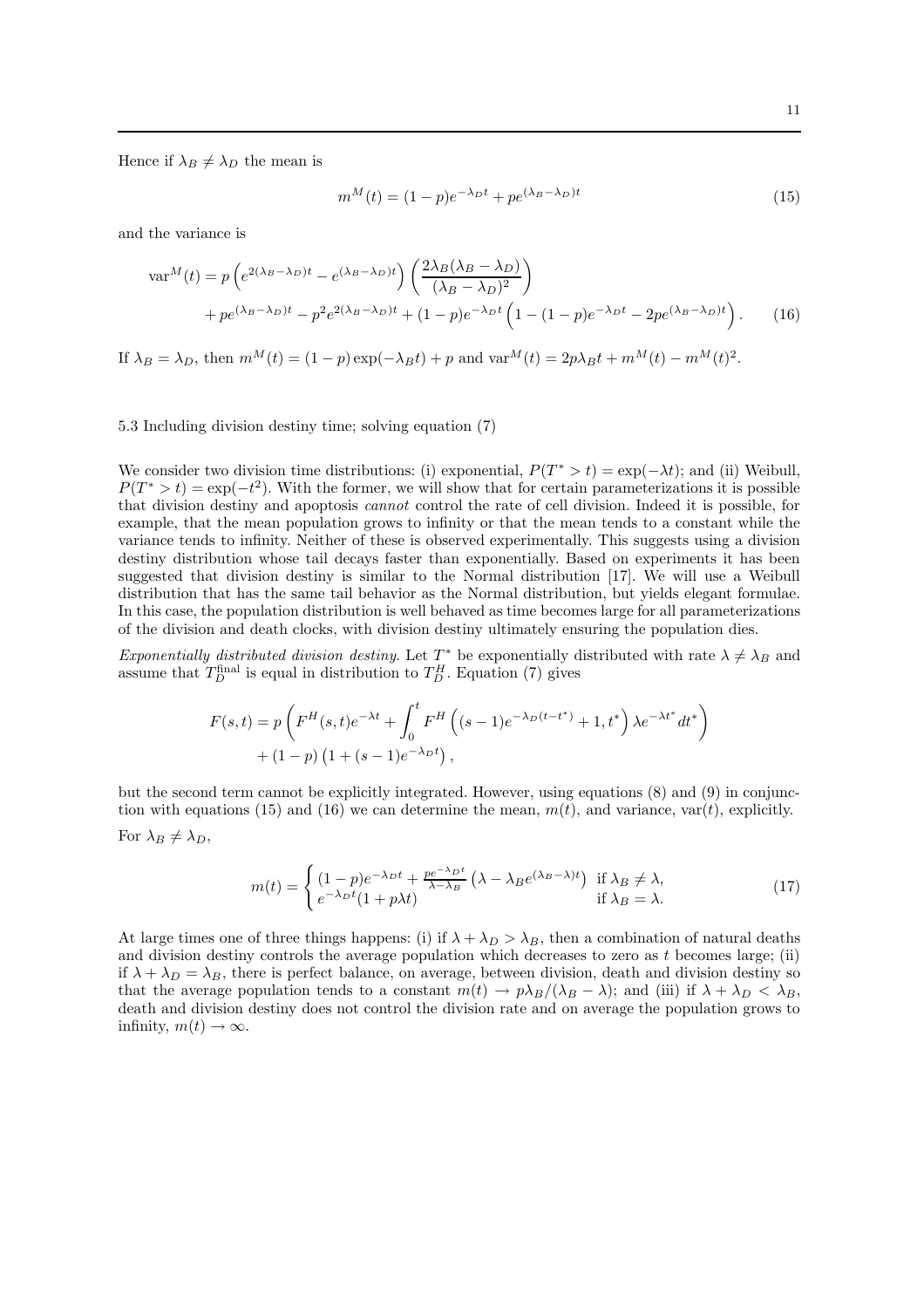

Fig. 1 One thousand lymphocytes in initial culture, with first cell survival probability  $p = 0.7$ , homogeneous clocks and exponential division destiny parameters  $\lambda_B = 1$ ,  $\lambda_D = 0.1$  and  $\lambda = 1.81$ . Analytic predictions.

When  $\lambda_B \neq \lambda_D$  the variance is:

$$
\begin{aligned} \n\text{var}(t) &= m(t)(1 - m(t)) \\ \n&+ pCe^{-\lambda t} \left( e^{2(\lambda_B - \lambda_D)t} - e^{(\lambda_B - \lambda_D)t} \right) + pC\lambda e^{-2\lambda_D t} \left( \frac{1 - e^{(2\lambda_B - \lambda)t}}{\lambda - 2\lambda_B} - \frac{1 - e^{(\lambda_B + \lambda_D - \lambda)t}}{\lambda - \lambda_B - \lambda_D} \right), \n\end{aligned}
$$

where  $m(t)$  is defined in equation (17),

$$
C := \frac{2\lambda_B(\lambda_B - \lambda_D)}{(\lambda_B - \lambda_D)^2}.
$$

To determine var(t) when  $2\lambda_B = \lambda$  or  $\lambda_B + \lambda_D = \lambda$ , it suffices to take limits.

The variance's realms of divergence are different to those for  $m(t)$ . Again, one of three things happens: (i) if  $\lambda + 2\lambda_D > 2\lambda_B$ , then the combination of death and division destiny controls the variance which tends 0 as  $t \to \infty$ ; (ii) if  $\lambda + 2\lambda_D = 2\lambda_B$ , var(t)  $\to pC$ ; and (iii) if  $\lambda + 2\lambda_D < 2\lambda_B$ , then the variance diverges in time var(t)  $\rightarrow \infty$ . Thus as  $m(t)$  tends to a constant when  $\lambda + \lambda_D = \lambda_B$ , the variance is diverging to infinity for this parameterization.

Figure 1 plots  $dm(t) \pm \sqrt{d \text{var}(t)}$  for a set of parameters such that there is an initial explosion in the average population, but division destiny ultimately controls growth and the population ultimately dies out.

When division and death rates are balanced,  $\lambda_B = \lambda_D$ , with exponentially distributed division destiny, we have

$$
m(t) = pe^{-\lambda t} + (1 - p)e^{-(\lambda_B + \lambda)t} + (1 - p)(1 - e^{-\lambda t})e^{-\lambda_B t} + \frac{\lambda pe^{-\lambda_B t}(1 - e^{-(\lambda - \lambda_B)t})}{\lambda - \lambda_B}
$$

and if  $\lambda \neq 2\lambda_B$ 

$$
\text{var}(t) = m(t)(1 - m(t)) + 2p\lambda_B e^{-2\lambda_B t} + \frac{2p\lambda\lambda_B}{(\lambda - 2\lambda_B)^2} \left( e^{-\lambda t} \left( (2\lambda_B - \lambda)t - 1 \right) + e^{-2\lambda_B} \right).
$$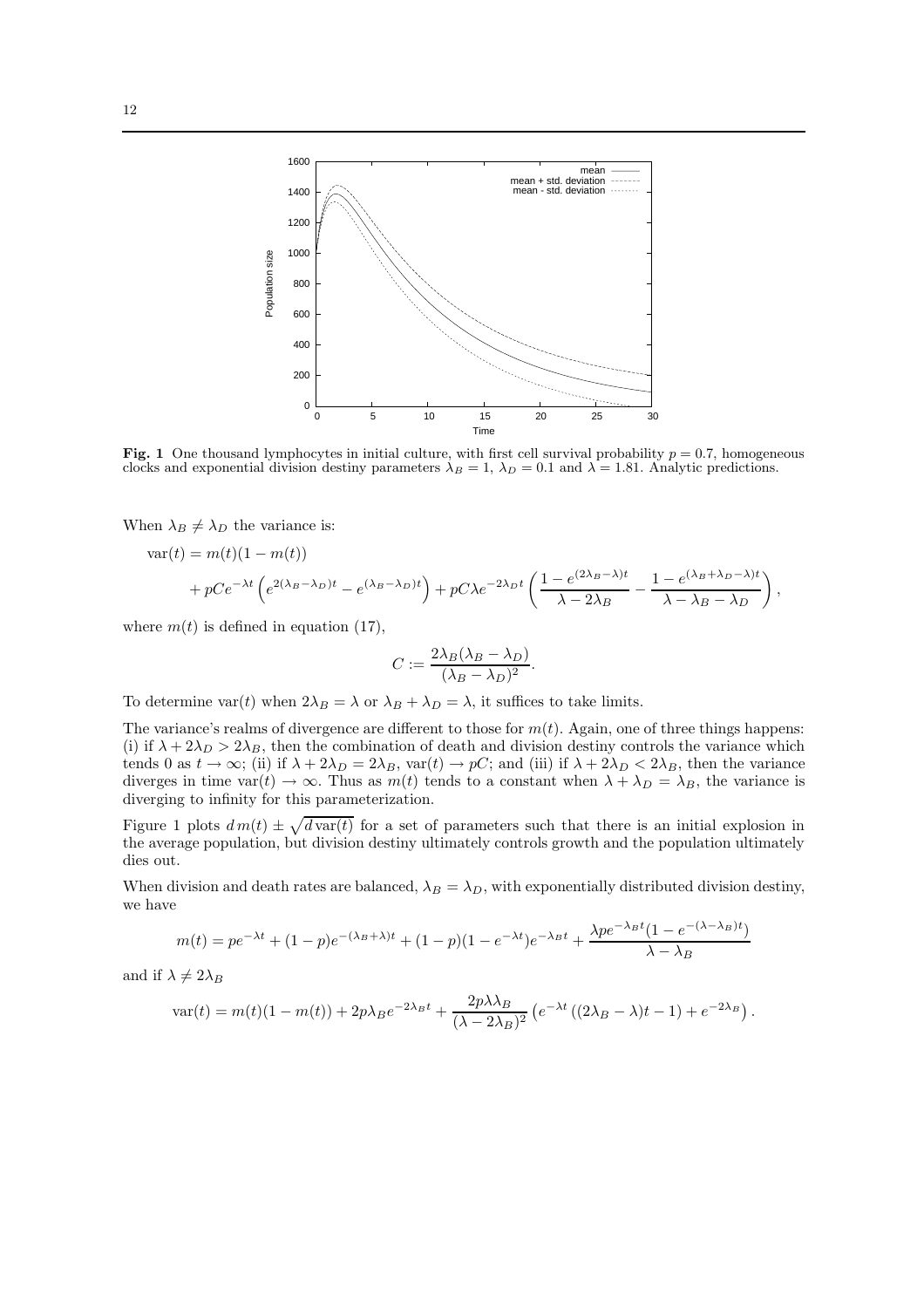For any  $\lambda \in (0,\infty)$ , regardless of the values of  $\lambda_B$ , both  $m(t)$  and var(t) tend to 0 as t becomes large, as division and death are already balanced without division destiny.

Weibull distributed destiny division time. As an exponentially distributed division destiny cannot guarantee control of the average population size at large times for all clock parameterizations, we consider a division destiny whose tail decays faster than exponential; this is observed experimentally.

If  $T^*$  is distributed as  $P(T^* > t) = \exp(-t^2)$ , which is a Weibull distribution, then again it is not possible to give a closed form for  $F(s,t)$ , but for any value of  $\lambda_B$  and  $\lambda_D$  we can use equations (8) and (9) to determine the mean and variance:

$$
m(t) = (1 - p)e^{-\lambda_D t} + pe^{-\lambda_D t} + pe^{-\lambda_D t}e^{\lambda_B^2/4} \frac{\lambda_B}{2} \sqrt{\pi} \left( \text{erf}\left(\frac{\lambda_B}{2}\right) - \text{erf}\left(\frac{\lambda_B}{2} - t\right) \right),\tag{18}
$$

where erf is the error function. Here, irrespective of the value of  $\lambda_B$ , division destiny controls the mean population size so that  $m(t) \to 0$ . When  $\lambda_B \neq \lambda_D$  the variance is

$$
\operatorname{var}(t) = m(t)(1 - m(t)) + e^{-2\lambda_D t} \frac{2p\lambda_B(\lambda_D - \lambda_B)\sqrt{\pi}}{(\lambda_D - \lambda_B)^2}
$$
(19)  

$$
\left(\lambda_B e^{\lambda_B^2} \left(\operatorname{erf}(\lambda_B) - \operatorname{erf}(\lambda_B - t)\right) - \frac{\lambda_B + \lambda_D}{2} e^{\frac{(\lambda_B + \lambda_D)^2}{4}} \left(\operatorname{erf}\left(\frac{\lambda_B + \lambda_D}{2}\right) - \operatorname{erf}\left(\frac{\lambda_B + \lambda_D}{2} - t\right)\right)\right)
$$

and when  $\lambda_B = \lambda_D$ 

$$
\begin{split} \text{var}(t) &= m(t)(1 - m(t)) + 2p\lambda_B e^{-t^2} \left(1 - e^{2\lambda_B t} + \lambda_B e^{-2\lambda_B t} (1 - e^{-2\lambda_B t})\right) \\ &+ p\lambda_B e^{-2\lambda_B t} (1 + \lambda_B^2) \sqrt{\pi} \left( \text{erf}(\lambda_B) e^{-t^2} - \text{erf}(\lambda_B - t) \right). \end{split} \tag{20}
$$

With an initial population of  $d = 10,000$  lymphocytes, Figure 2 shows  $dm(t)$  and  $dm(t) \pm \sqrt{d \text{var}(t)}$ with  $p = 0.7$ ,  $\lambda_B = 4$  and  $\lambda_D = 0.2$ . The shape shown here is qualitatively close to that observed experimentally [15][29][11][17], including the dramatic initial ramp-up in population size, followed by a smooth transition to apoptosis for all cells. Using equations (19) and (20) it can be seen how the stochastic components of death, division and destiny combine to effect the predicted immune response.

#### 6 A numerical framework for the cyton model

The framework in Section 4 is a time-driven view of the overall lymphocyte population distribution and is capable of giving closed form solutions for certain classes of distributions. We now develop an alternate view that emphasizes the contribution of different generations. The framework presented here is designed for numerical methods. We will use the model in Section 7 with lognormal clock distributions that have been proposed as providing an excellent fit to observations [11][29][17], for which there is little prospect of obtaining analytic formulae.

The framework is particularly well suited to the setting where division destiny ensures there can only be a finite number of generations or when the time to division distribution is bounded from below. This time is usually taken to be the time all cells must take to traverse the S and  $G_2/M$  phases of the cell cycle [26][24][28]. It is not yet known if there is a minimum time spent in the earlier G1 phase. If this minimum time is known, it can be used as a model input.

In this framework we allow different division and death clock distributions from generation to generation. As in the analytic model, we first consider the model without division destiny and then add

.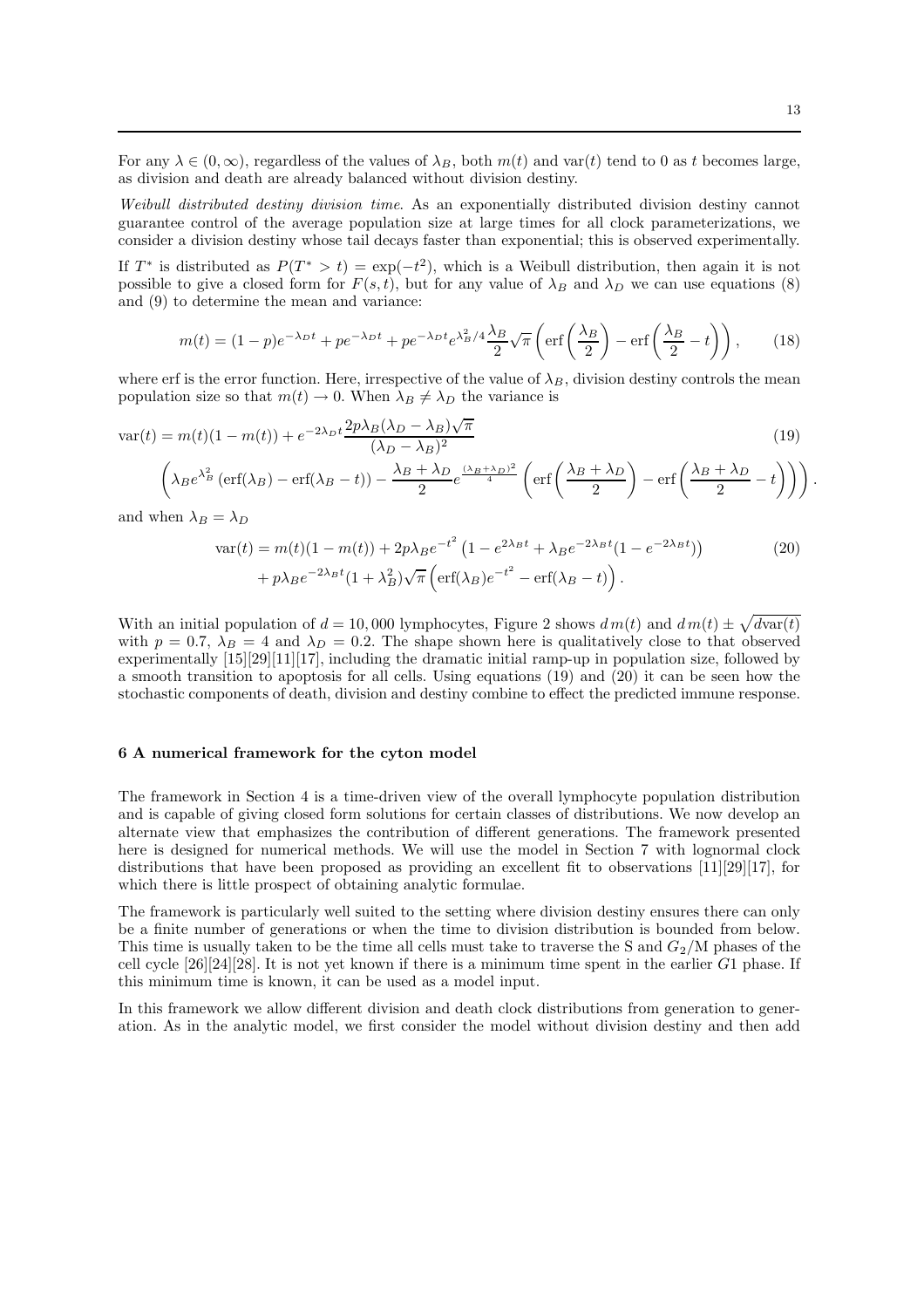

Fig. 2 Ten thousand lymphocytes in initial culture, with first cell survival probability  $p = 0.7$ . Weibull division destiny. Analytic predictions.

it. In Section 6.2 we show how in principle  $F^H(s,t)$  in Section 4.1 can be recovered from the method presented here. In Section 6.3 we present an alternate method for deriving the equations presented in [17] that govern the mean population size evolution. In Section 6.4 we take into account division destiny. We do this by assuming that each initial cell's division destiny is specified as a *random number* of generations; its progeny reach at most a given (random) generation and then cannot divide further. After the final division is reached, the living descendent picks a new random time to die.

## 6.1 The model

Let  $Z^k(t)$  denote the number of cells of the  $k^{\text{th}}$  generation alive at time t, where k takes values in the non-negative integers. As the clocks from generation to generation are independent, we consider the population generated by one cell of the  $k<sup>th</sup>$  generation. We define the probability generating function over all of the generations from k to l at time t starting out with just one cell of the  $k^{\text{th}}$  generation at time 0:

$$
F_k^l(s,t) := E\left(s^{\sum_{i=k}^l Z^i(t)} | Z^k(0) = 1, Z^m(0) = 0 \text{ for all } m \neq k\right).
$$

If  $k > l$ , then we define  $F_k^l(s,t) := 1$ . In the model of Section 4 we were interested in  $Z(t) = \sum_{i=0}^{\infty} Z^i(t)$ , where  $Z^0(0) := 1$ . Thus  $F^H(s,t) = F_0^{\infty}(s,t)$  under the assumption of homogeneous distributions. We will return to this point in the next section.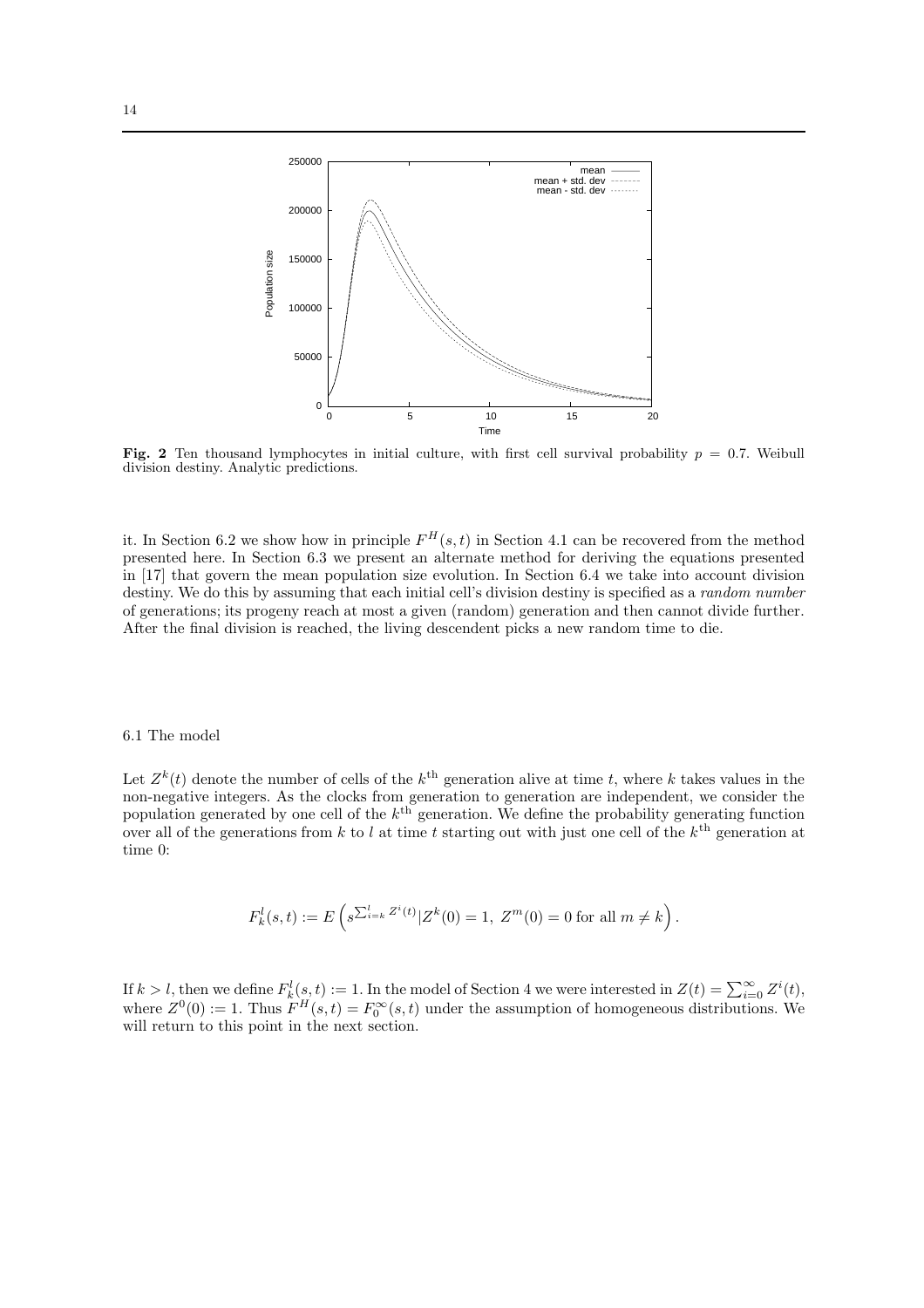Let  $(T_D^k, T_B^k)$  denote the time to death and time to division random variables for the  $k^{\text{th}}$  generation. We have the following relationships

$$
F_{l+1}^{l}(s,t) := 1
$$
  
\n
$$
F_{l}^{l}(s,t) = sP(T_{D}^{l} > t)P(T_{B}^{l} > t) + 1 - P(T_{D}^{l} > t)P(T_{B}^{l} > t)
$$
  
\n
$$
F_{l-1}^{l}(s,t) = sP(T_{D}^{l-1} > t)P(T_{B}^{l-1} > t) + P(T_{D}^{l-1} \le t, T_{D}^{l-1} \le T_{B})
$$
  
\n
$$
+ \int_{0}^{t} (1 + (s - 1)P(T_{D}^{l} > t - r, T_{B}^{l} > t - r))^{2} P(T_{D}^{l-1} > r) dP(T_{B}^{l-1} = r)
$$
  
\n
$$
\vdots \qquad \vdots
$$

These yields the following iteration scheme: for all  $k \in \{0, \ldots, l\}$ ,

$$
F_{l+1}^{l}(s,t) = 1
$$
  
\n
$$
F_{k}^{l}(s,t) = sP(T_{D}^{k} > t)P(T_{B}^{k} > t) + P(T_{D}^{k} \le t, T_{D}^{k} \le T_{B}^{k})
$$
\n(21)

$$
+\int_0^t \left(F_{k+1}^l(s,t-r)\right)^2 P(T_D^k > r) dP(T_B^k = r).
$$
\n(22)

This is explained as follows:

- 1. if the  $k^{\text{th}}$  generation cell lives at time t, then the contribution is s;
- 2. if the  $k^{\text{th}}$  generation cell dies at or before time t, then the contribution is 1;
- 3. and if the  $k^{\text{th}}$  generation cell divides into 2 cells of the  $(k+1)^{\text{th}}$  generation at some time  $r \in [0, t]$ , then we consider the contribution of the populations generated by these 2 cells in the remaining time  $t - r$ :
- 4. we do not count contributions from any generation beyond l.

6.2 Recovering  $F^H(s,t)$ 

When the clock distributions are the same for all generations, the iterative procedure in equations  $(21)-(22)$  gives an alternate method to calculate  $F^H(s,t)$  in equation  $(3)$ :  $F^H(s,t) = \lim_{k \to \infty} F_0^k(s,t)$ . Using this characterization we can reverse the labeling to write a simpler procedure for computing  $F^H(s,t)$  in this homogeneous case. To calculate  $F^H(s,t)$ , it is sufficient to execute the following iteration scheme:

$$
\tilde{F}_{-1}(s,t) = 1
$$
\n
$$
\tilde{F}_{0}(s,t) = 1 + (s-1)P(T_{D}^{H} > t)P(T_{B}^{H} > t)
$$
\n
$$
\tilde{F}_{k}(s,t) = sP(T_{D}^{H} > t)P(T_{B}^{H} > t) + P(T_{D}^{H} \le t, T_{D}^{H} \le T_{B}^{H}) + \int_{0}^{t} \tilde{F}_{k-1}^{2}(s,t-r)P(T_{D}^{H} > r)dP(T_{B}^{H} = r),
$$

where  $k \geq 1$ . Then  $F^H(s,t) = \lim_{k \to \infty} \tilde{F}_k(s,t)$ .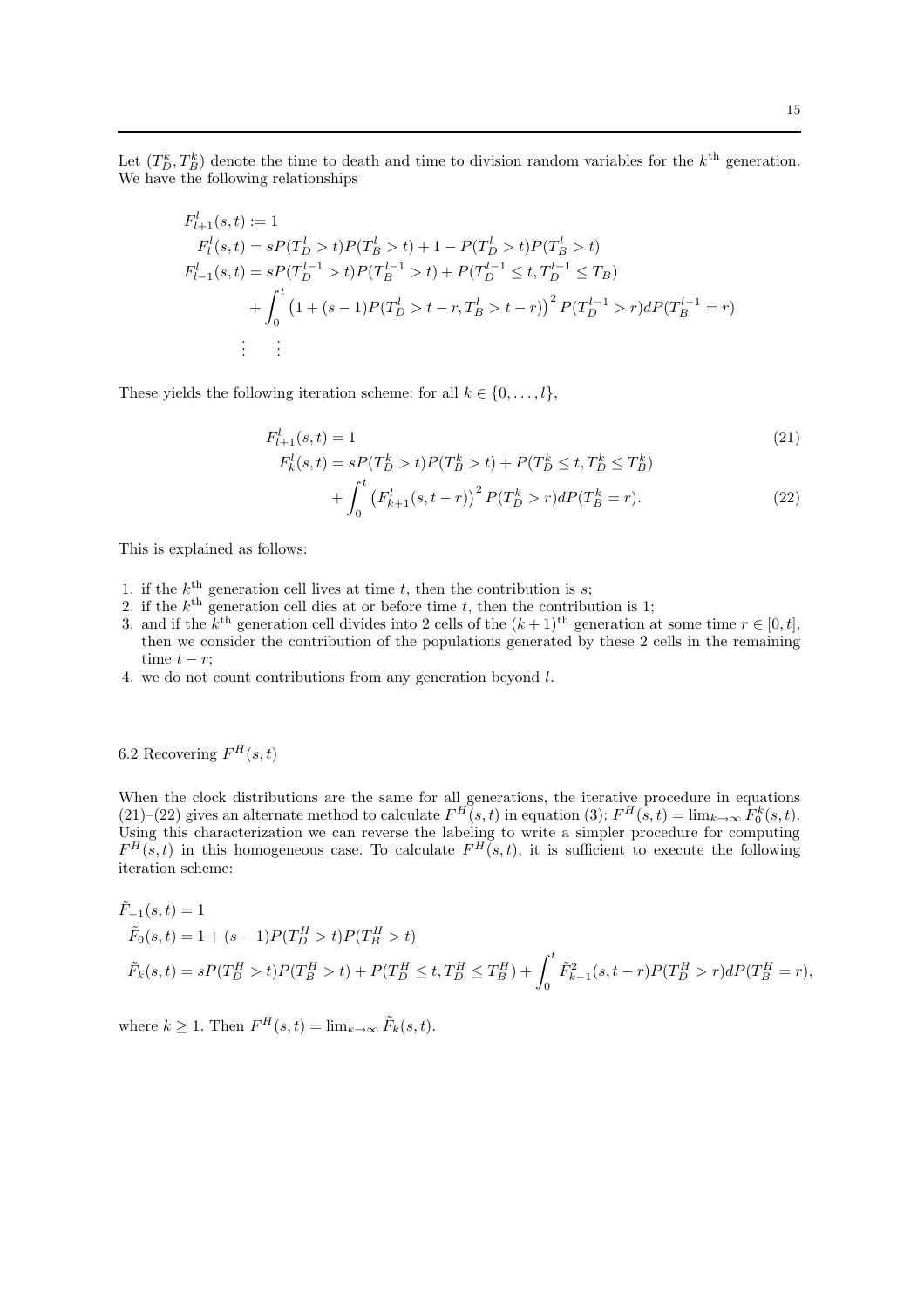#### 6.3 An alternate mean population size analysis

Define  $m_k^l(t)$  to be the mean size of the population encompassing generations k to l descended from one cell of the  $k^{\text{th}}$  generation starting at time 0:

$$
m_k^l(t) = \frac{\partial}{\partial s} F_k^l(s, t)|_{s=1}.
$$

Taking partial derivatives in s and then setting  $s = 1$  in (21)–(22) the iterative procedure for the mean is, for all  $k \in \{0, \ldots, l\},\$ 

$$
m_{l+1}^l(s,t) = 0
$$
  
\n
$$
m_k^l(t) = P(T_D^k > t)P(T_B^k > t) + 2 \int_0^t m_{k+1}^l(t-r)P(T_D^k > r)dP(T_B^k = r),
$$

where  $m_k^l(t) := 0$  if  $k > l$ . Using the fact that we start out at time 0 with only one cell of the  $0^{\text{th}}$  generation we have that the mean number of generation l cells alive at time t is  $E(Z^{l}(t))$  =  $m_0^l(t) - m_0^{l-1}(t)$ . This gives an alternate formulation of the direct mean-based procedure in [17].

## 6.4 Incorporating division destiny

It remains debatable whether the limits set on division number are controlled by internal time sensing or through division counting [30]. In the framework of Section 4, division destiny for the progeny of a given cell is determined by a random time  $T^*$  after which the cells can no longer divide. Here, instead, we follow Hawkins et al. [17] and hypothesize that a given cell's division destiny is based on generations. The cell has a random generation number  $K^* \in \{0, 1, 2, \ldots\}$  after which its progeny can no longer divide. Taking an expectation over the distribution of  $K^*$  gives the probability generating function for the total population with division destiny distributed as  $K^*$ :

$$
F(s,t) = \sum_{k=0}^{\infty} F_0^k(s,t) P(K^* = k).
$$
 (23)

It is well known that there exists a minimum time between cell divisions [28], so there exists some  $b > 0$  such that  $T_B^M > b$  and  $T_B^H > b$ . Thus for a given time t at most members of the first  $[t/b]$  (the greatest integer smaller than  $t/b$ ) generations can be present. Let  $K_{\min} = \min\{k : P(K^* = k) > 0\}.$ Then

$$
F(s,t) = \begin{cases} F_0^{[t/b]}(s,k) = F_0^{K_{\min}}(s,k) & \text{if } [t/b] \le K_{\min}, \\ \sum_{k=K_{\min}}^{[t/b]} F_0^k(s,t)P(K^* = k) + F_0^{[t/b]}(s,t)P(K^* > [t/b]), \text{if } [t/b] > K_{\min}. \end{cases}
$$

This greatly simplifies numerical techniques, as our iterative scheme terminates after a finite number of iterations. Alternatively, if  $K^*$  has bounded support  $(\sup\{k^*: P(K^* = k^*) > 0\} < \infty)$ , this also suffices to ensure the scheme terminates after a finite number of iterations.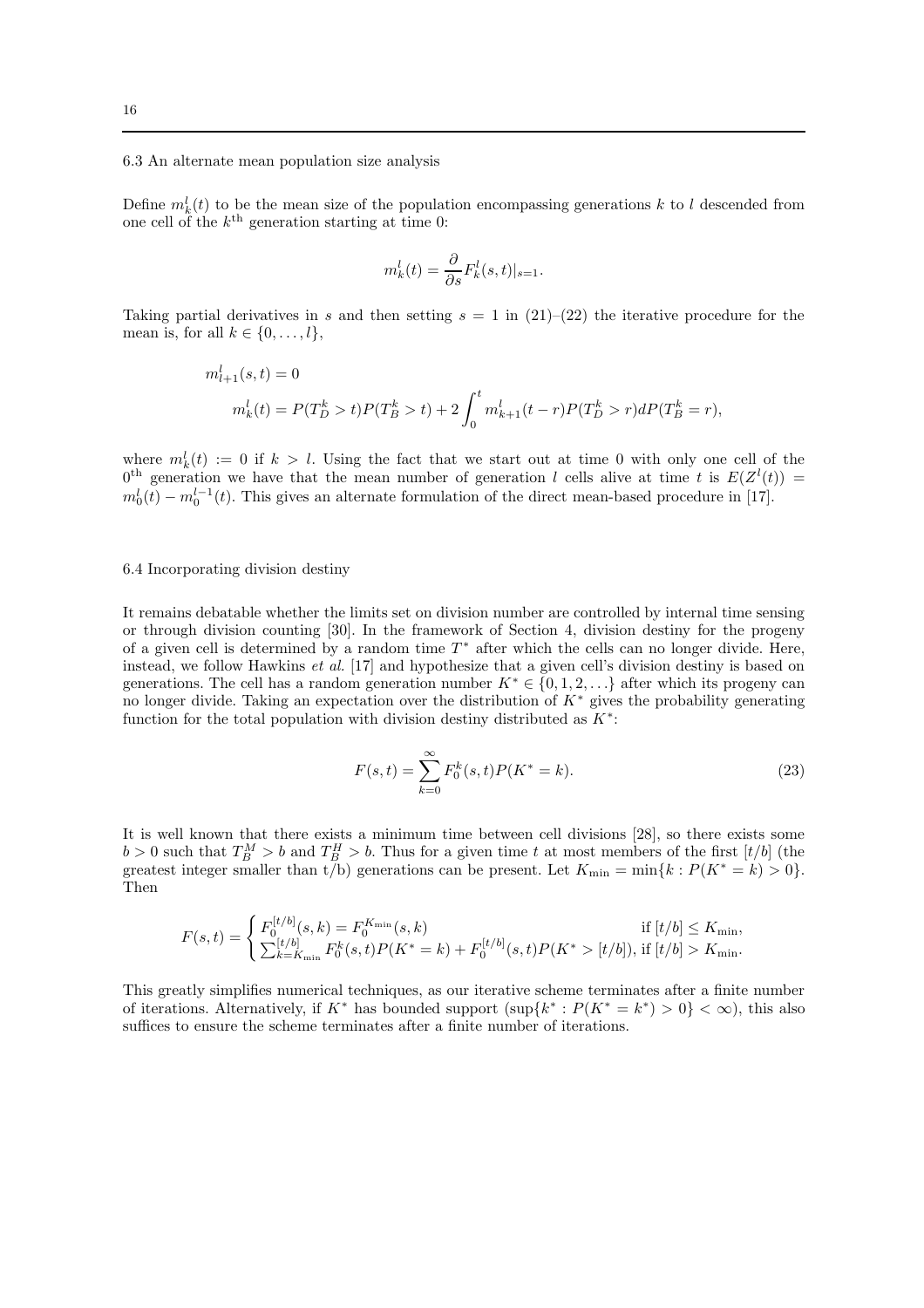6.5 Numerical cyton model framework summary

At time  $t = 0$  we have d cells whose time to division and time to die random variables are  $T_B^M$  and  $T_D^M$ . For each  $i \in \{1, ..., d\}$  a random division destiny generation is selected according to the random variable  $K^*$ . After generation  $K^*$  any living progeny of cell i cannot further divide, but can only die. Any cells alive after the initial batch and before  $K^*$  have clocks distributed as  $T_B^H$  and  $T_D^H$ .

The probability generating function for the total population is  $E(s^{Z(t)}) = F(s,t)^d$ , where  $F(s,t)$  is determined by first solving the integral recursions (21)–(22) for  ${F_k^l(s,t)}$  and finally evaluating the weighted sum in equation (23).

## 7 Numerical model examples compared with experimental data

We expound on the methodology of Section 6 by first giving an algorithmic description of its implementation. In Section 7.3, we compare the models predictions to data taken from an in vitro experiment and an in vivo experiment. The in vitro data is shown here for the first time. Details of the experimental setup can be found in [30]. The *in vivo* data is taken from Homann, Teyton and Oldstone [18]. Lognormal distributions have been proposed as appropriate for clock distributions [17], so we present numerical results for that case. We come to the significant biological conclusion that despite the high degree of variability in the experience of any individual cell and its progeny, the overall immune response is highly predictable.

We give the initial cell a division destiny number  $k^*$  in the support of the distribution of  $K^*$ . We can think of cells in the first generation (immediate descendents of the initial cell) as having division destiny  $k^* - 1$  and their descendents as having division destiny  $k^* - 2$ , and so forth. For example, if the initial cell has  $k^* = 3$ , then any of its descendents born into the third generation cannot divide any further. Ultimately we will sum over the likelihood that the division destiny  $K^*$  takes the value k ∗ to determine the overall ensemble's probabilistic behavior.

With fixed  $K^* = k^*$ , we augment our definition of the probability generating functions to define

$$
F_k^{l,k^*}(s,t) := E\left(s^{\sum_{i=k}^l Z^i(t)} | Z^k(0) = 1, Z^m(0) = 0 \text{ for all } m \neq k, K^* = k^*\right).
$$

If  $l < k$ , then we define  $F_k^{l,k^*}(s,t) := 1$  irrespective of  $k^*$ . If  $k > k^*$ , then we define  $F_k^{l,k^*}(s,t) = 1$  for every l. A key point that follows from the definition of  $k^*$  is that

$$
F_k^{l,k^*}(s,t) = F_k^{k^*,k^*}(s,t) \text{ for all } l \ge k^*.
$$

We will use this when constructing an algorithmic realization.

Matching with our initial hypotheses, we assume homogeneity. Every cell with a non-zero division destiny counter has the same set of distributions for time to division and time to death. We allow the initial cell and the final generation cells to have different distributions. For the boundary case of  $k^* = 0$ , i.e., if the initial generation is the final generation, we choose the final generation distribution for all the parameters.

For the initial cell we define: the distribution of time to live,  $g_M(t) := P(T_D^M > t)P(T_B^M > t)$ ; the probability of dying before dividing,  $h_M(t) := P(T_D^M \le t, T_B^M \ge T_D^M) = \int_0^t P(T_B^M \ge r) dP(T_D^M = r);$ and the probability density function of division before death,  $f_M(t) := P(T_D^M > t) dP(T_B^M > t)/dt$ . For the final definition we assume that a density exists, at least using generalized functions such as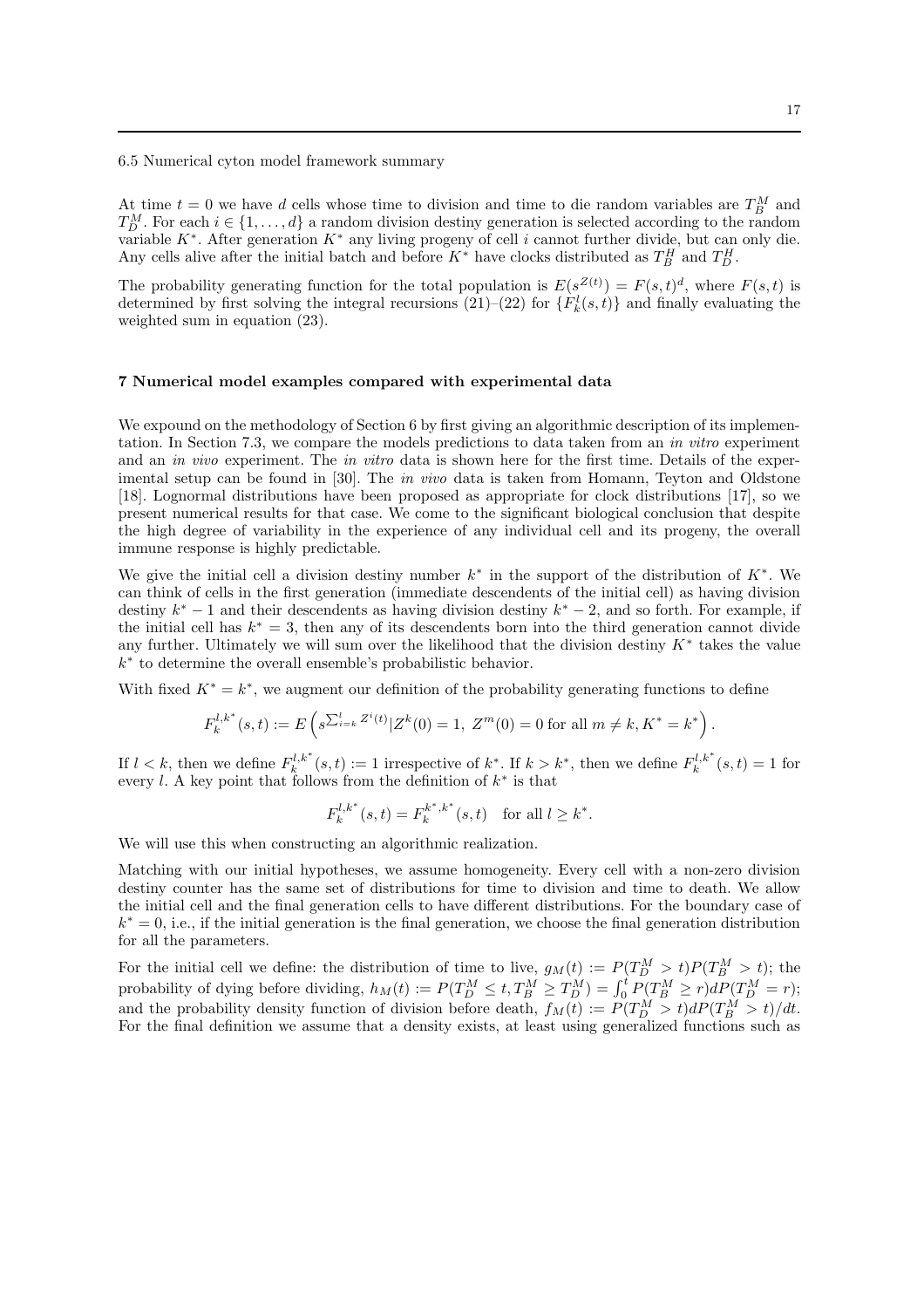the Dirac delta function. For intermediate generations with random clocks  $T_{D}^H$  and  $T_B^H$  we have the analogous definitions of  $g_H(t)$ ,  $h_H(t)$  and  $f_H(t)$ . For the final generation with  $\overline{T}_D^{\text{final}}$  and  $T_B^{\text{final}}$ , we use the subscript  $F$ .

Assuming that for the final generation there is no possibility of cell division, we set  $T_B^{\text{final}}$  to be  $+\infty$ ; algorithmically, we need only set  $T_B^{\text{final}}$  to be a time beyond the period of our interest in the population. Thus for the final generation we have:  $g_F(t) = P(T_D^{\text{final}} > t)$ ,  $h_F(t) = 1 - g_F(t)$  and  $f_F(t) = 0$ .

The homogeneity assumption imposes further constraints on the set of functions  $F_k^{l,k^*}(s,t)$  for  $k \geq 1$ :

$$
F_k^{l,k^*}(s,t) = F_{k+1}^{l+1,k^*+1}(s,t).
$$

Let  $b > 0$  be a lower bound on the time between cell divisions. That is  $0 = P(T_B^M < b) = P(T_B^H < b)$ . A lower bound of this sort is often seen experimentally and immensely simplifies numerical calculations: at time  $t \geq 0$  one can have up to  $[t/b]$  generations present. This discreteness imposes constraints on the set of functions  $F_k^{l,j}(s,t)$ :

$$
F_k^{l,j}(s,t) = F_k^{[t/b],j}(s,t) \quad \forall \ l \geq [t/b].
$$

These constraints are in addition to the machinery of the integral equations (21) and (22).

If we are interested in predicting the populations behavior up to a time  $T_{\text{max}}$ , then we (numerically) perform the following iterations (Schema A) up to  $K_{\text{max}} = [T_{\text{max}}/b]$ .

- 1. Set  $\hat{F}_0(s,t) := 1 + (s-1)g_F(t)$  and  $F_0^{0,0}(s,t) = \hat{F}_0(s,t)$ .
- 2. Calculate  $\hat{F}_k(s,t) := s g_H(t) + h_H(t) + \int_0^t \hat{F}_{k-1}(s,t-r)^2 f_H(r) dr$  for  $1 \leq k \leq K_{\text{max}}$ . Note that the integration operation is, in fact, a convolution.
- 3. Calculate  $F_0^{k,k}(s,t) := sg_M(t) + h_M(t) + \int_0^t \hat{F}_{k-1}(s,t-r)^2 f_M(r) dr$  for  $1 \leq k \leq K_{\max} + 1$ .

The intermediate term  $\hat{F}_k(s,t)$  calculates the probability generating function of a population for which all generations including the initial generation have the same distribution for the time to divide and the time to die clocks and the division destiny variable  $K^* = k$ .

Define  $K_{\min} \in \{0, 1, \ldots\}$  be the greatest lower bound on  $K^*$  that has positive probability, i.e.,  $K_{\min} =$  $\min\{k : P(K^* = k^*) > 0\}$ . Incorporating these constraints, we have

$$
F(s,t) = \begin{cases} F_0^{K_{\min}, K_{\min}}(s,t) & \text{if } [t/b] < K_{\min}, \\ \sum_{k=K_{\min}}^{[t/b]} P(K^* = k^*) F_0^{k^*,k^*}(s,t) + P(K^* > [t/b]) F_0^{[t/b]+1,[t/b]+1}(s,t) & \text{otherwise.} \end{cases}
$$

Having determined the probability generating function, the complete distribution can be recovered using numerical inversion techniques such as those developed by queueing theorists. See, for example,  $[2][3][8][20]$  and Section 1.2.4 of [1].

#### 7.1 Explicit iteration schemes for means and variances

If we evaluate  $F(s,t)$  numerically and wish to determine the mean and variance of  $Z(t)$ , we must numerically take derivatives. Alternatively, if we are only interested in a finite collection of moments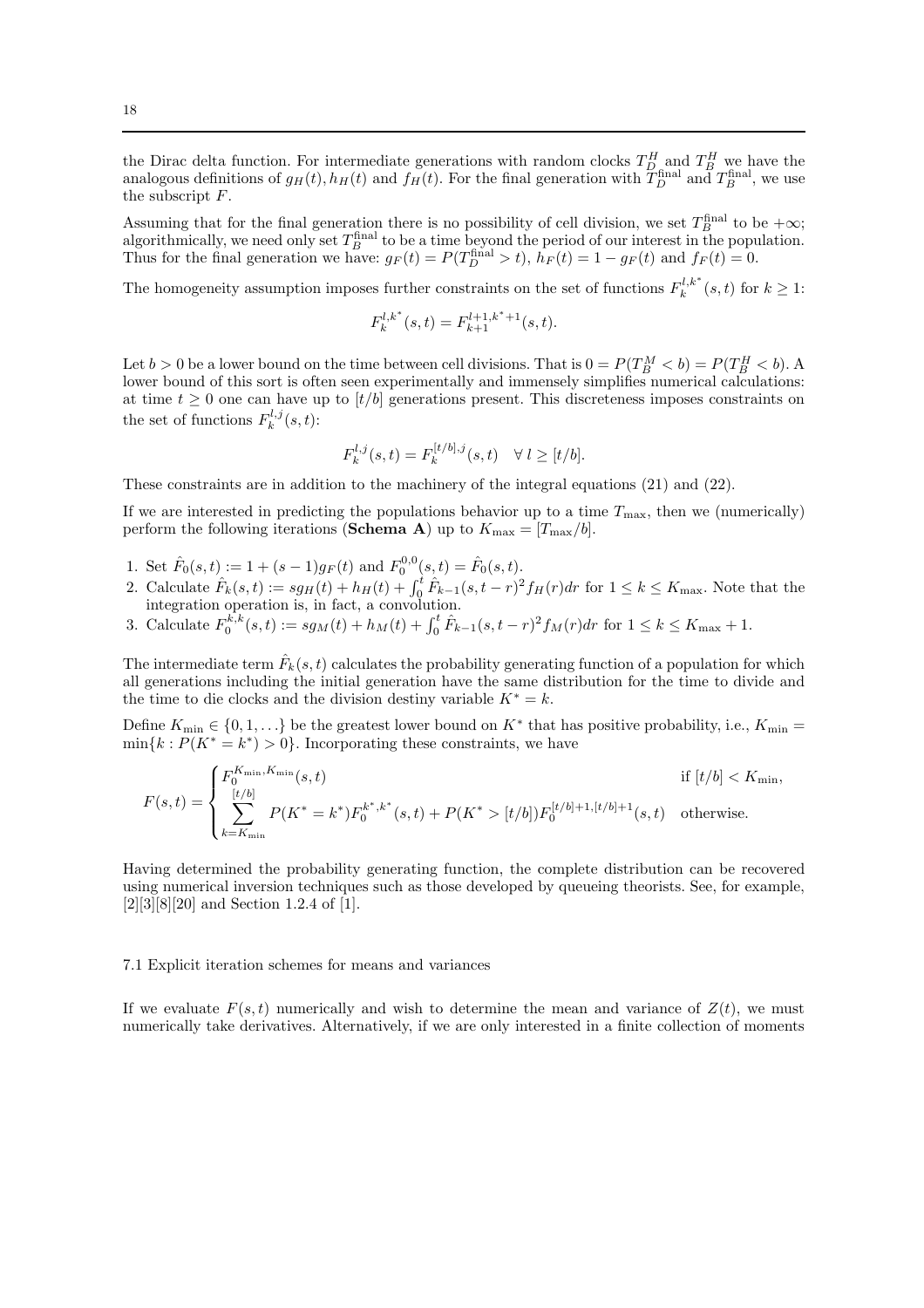of the distribution of  $Z(t)$ , then we can design an explicit iterative scheme for them directly based on the same ideas as for  $F(s,t)$  by taking derivatives of the iteration scheme given above. We illustrate this here, giving new direct iteration schemes for the mean and variance.

It will only be necessary to consider division destiny  $K^*$  equal to our dummy variable k. Define the following quantities.

$$
\hat{m}_k(t) := \frac{\partial \hat{F}_k(s,t)}{\partial s}\Big|_{s=1}, \ m_0^{k,k}(t) := \frac{\partial F_0^{k,k}(s,t)}{\partial s}\Big|_{s=1},
$$

$$
\hat{v}_k(t) := \frac{\partial^2 \hat{F}_k(s,t)}{\partial s^2}\Big|_{s=1} \text{ and } v_0^{k,k}(t) := \frac{\partial^2 F_0^{k,k}(s,t)}{\partial s^2}\Big|_{s=1}
$$

.

By taking derivatives of the  $F(s,t)$  scheme, we have the following explicit iteration scheme (Schema B) to determine means and variances.

1. Set  $\hat{m}_0(t) = g_F(t), m_0^{0,0}(t) = \hat{m}_0(t)$  and  $\hat{v}_0(t) = v_0^{0,0}(t) = 0$ . 2. Calculate

$$
\hat{m}_k(t) = g_H(t) + 2 \int_0^t \hat{m}_{k-1}(t-r) f_H(r) dr; \text{ and}
$$
  

$$
\hat{v}_k(t) = 2 \int_0^t \left( \hat{v}_{k-1}(t-r) + \hat{m}_{k-1}^2(t-r) \right) f_H(r) d(r) \quad 1 \le k \le K_{\text{max}}.
$$

3. Calculate

$$
m_0^{k,k}(t) = g_M(t) + 2 \int_0^t \hat{m}_{k-1}(s, t-r) f_M(r) dr; \text{ and}
$$
  

$$
v_0^{k,k}(t) = 2 \int_0^t \left( \hat{v}_{k-1}(t-r) + \hat{m}_{k-1}^2(t-r) \right) f_M(r) d(r) \quad 1 \le k \le K_{\text{max}} + 1.
$$

As in schema A, the intermediate terms  $\hat{m}_k(t)$  and  $\hat{v}_k(t)$  compute the contributions of a population for which all generations including the initial generation have the same distribution for the time to divide and the time to die clocks and the division destiny variable  $K^*$  is  $k$ .

Finally we get:

$$
m(t) = \begin{cases} m_0^{K_{\min}, K_{\min}}(t) & \text{if } [t/b] < K_{\min} \\ \sum_{k=K_{\min}}^{[t/b]} P(K^* = k) \ m_0^{k, k}(t) + P(K^* > [t/b]) \ m_0^{[t/b]+1, [t/b]+1}(t) & \text{otherwise} \end{cases}
$$
  

$$
v(t) = \begin{cases} v_0^{K_{\min}, K_{\min}}(t) & \text{if } [t/b] < K_{\min} \\ \sum_{k=K_{\min}}^{[t/b]} P(K^* = k) \ v_0^{k, k}(t) + P(K^* > [t/b]) \ v_0^{[t/b]+1, [t/b]+1}(t) & \text{otherwise} \end{cases}
$$

and var $(t) = v(t) + m(t)(1 - m(t)).$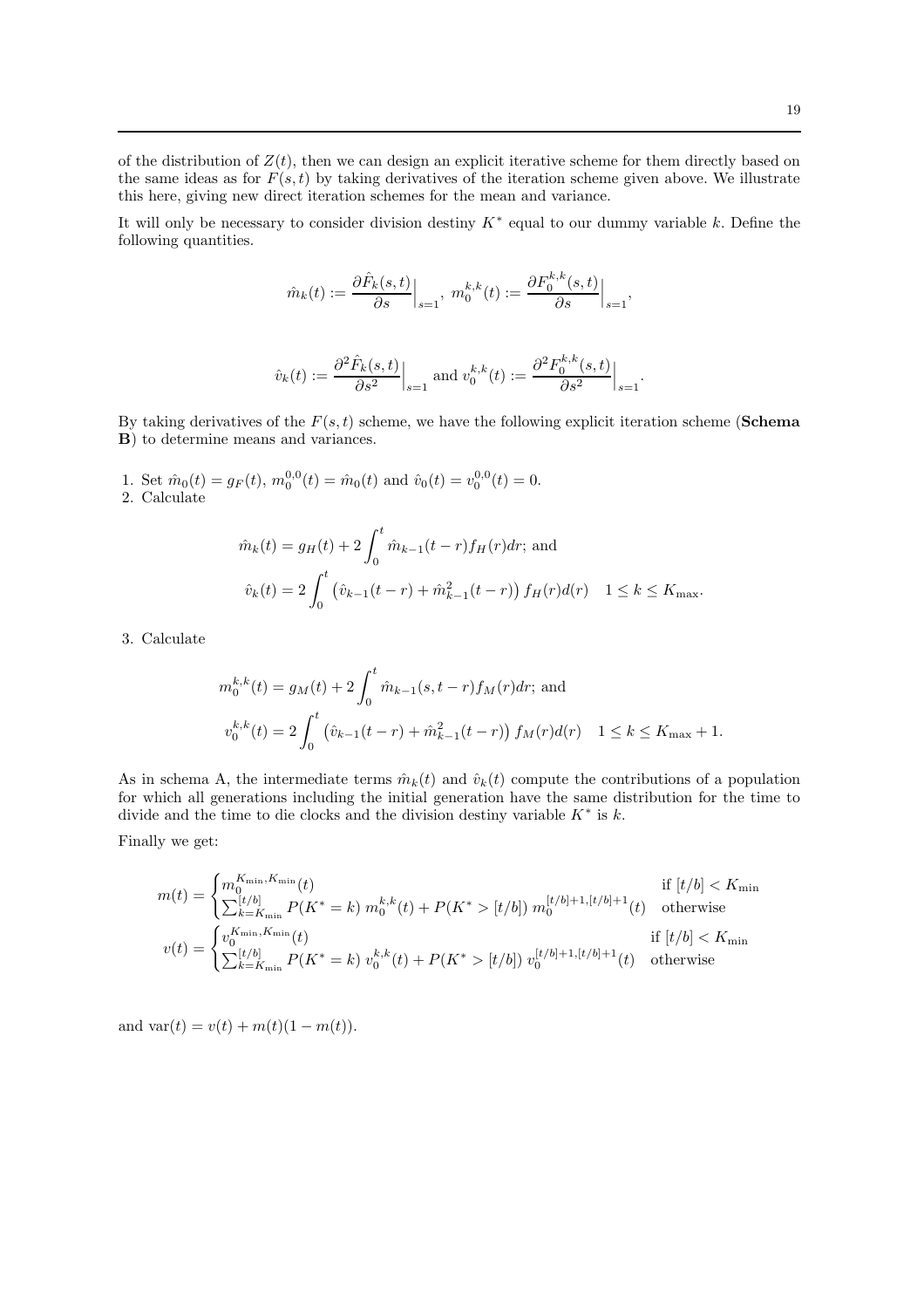7.2 Isolating each generation's contribution

With a little additional effort we can isolate how the mean of every generation changes with time. The extra effort is necessary to account for cells that have not reached their division destiny. This approach, however, does not generalize to higher moments as the population sizes across generations are not stochastically independent.

We are interested in the probability generating function defined by

$$
F_0^{k,K^*}(s,t) = \sum_{k^*=0}^{\infty} P(K^* = k^*) E\left(s^{\sum_{j=0}^k Z^k(t)} \mid Z^0(0) = 1, \ Z^i(0) = 0 \text{ for all } i \ge 1, K^* = k^*\right),
$$

where (with an abuse of notation) we wish to explicitly follow the progress of the population up to generation  $k$  while accounting for  $K^*$ . Using the earlier defined quantities we write

$$
F_0^{k,K^*}(s,t) = \sum_{j=0}^{+\infty} P(K^* = j) F_0^{k,j}(s,t)
$$
  
\n
$$
= \sum_{j=0}^{\min([t/b],k)} P(K^* = j) F_0^{j,j}(s,t) + P(K^* > \min([t/b],k)) F_0^{\min([t/b],k),\min([t/b],k)+1}(s,t)
$$
  
\n
$$
= \begin{cases} F_0^{\min([t/b],k),\min([t/b],k)+1}(s,t) & \text{if } \min([t/b],k) < K_{\min}, \\ \sum_{j=K_{\min}}^{j=\min([t/b],k)} P(K^* = j) F_0^{j,j}(s,t) & \text{otherwise.} \end{cases}
$$
(24)

From this it directly follows that the mean of the sum of up to  $k$  generations is

$$
m_0^{k,K^*}(t) = \begin{cases} m_0^{\min([t/b],k),\min([t/b],k)+1}(t) & \text{if } \min([t/b],k) < K_{\min}, \\ \sum_{j=K_{\min}}^{\min([t/b],k)} P(K^* = j) m_0^{j,j}(t) & \text{otherwise.} \\ +P(K^* > \min([t/b],k)) m_0^{\min([t/b],k),\min([t/b],k)+1}(t) & \text{otherwise.} \end{cases}
$$
(25)

Thereafter, we use the linearity of the mean to assert that

$$
\sum_{k^*=0}^{\infty} P(K^*=k^*) E(Z^k(t)|K^*=k^*) = m_0^{k,K^*}(t) - 1_{\{k>0\}} m_0^{k-1,K^*}(t), \text{ where } 1_{\{k>0\}} := \begin{cases} 1 \text{ if } k>0, \\ 0 \text{ if } k\leq 0. \end{cases}
$$

To evaluate (24) and (25) we need to determine  $F_0^{k,k}(s,t)$ ,  $m_0^{k,k}(t)$ ,  $F_0^{k,k+1}(s,t)$  and  $m_0^{k,k+1}(t)$  for different values of k. These correspond to the case when  $K^* = k$  and  $K^* > k$ , respectively. Following schema **A** and schema **B** we have already obtained  $F_0^{k,k}(s,t)$  and  $m_0^{k,k}(t)$ . Thus we only need to specify a procedure to compute  $F_0^{k,k+1}(s,t)$  and  $m_0^{k,k+1}(t)$ . For this purpose we have the following explicit iteration scheme (Schema C).

1. Set  $\bar{m}_0(t) := g_H(t), \ \bar{F}_0(s,t) := 1 + (s-1)g_H(t), \ \tilde{m}_0^0(t) := g_M(t)$  and  $\tilde{F}_0^k(s,t) := \bar{F}_0(s,t)$ . 2. Calculate

$$
\bar{m}_k(t) = g_H(t) + 2 \int_0^t \bar{m}_{k-1}(t-r) f_H(r) dr
$$
  

$$
\bar{F}_k(s,t) = s g_H(t) + h_H(t) + \int_0^t \bar{F}_{k-1}(s,t-r)^2 f_H(r) dr \quad 1 \le k \le K_{\text{max}}.
$$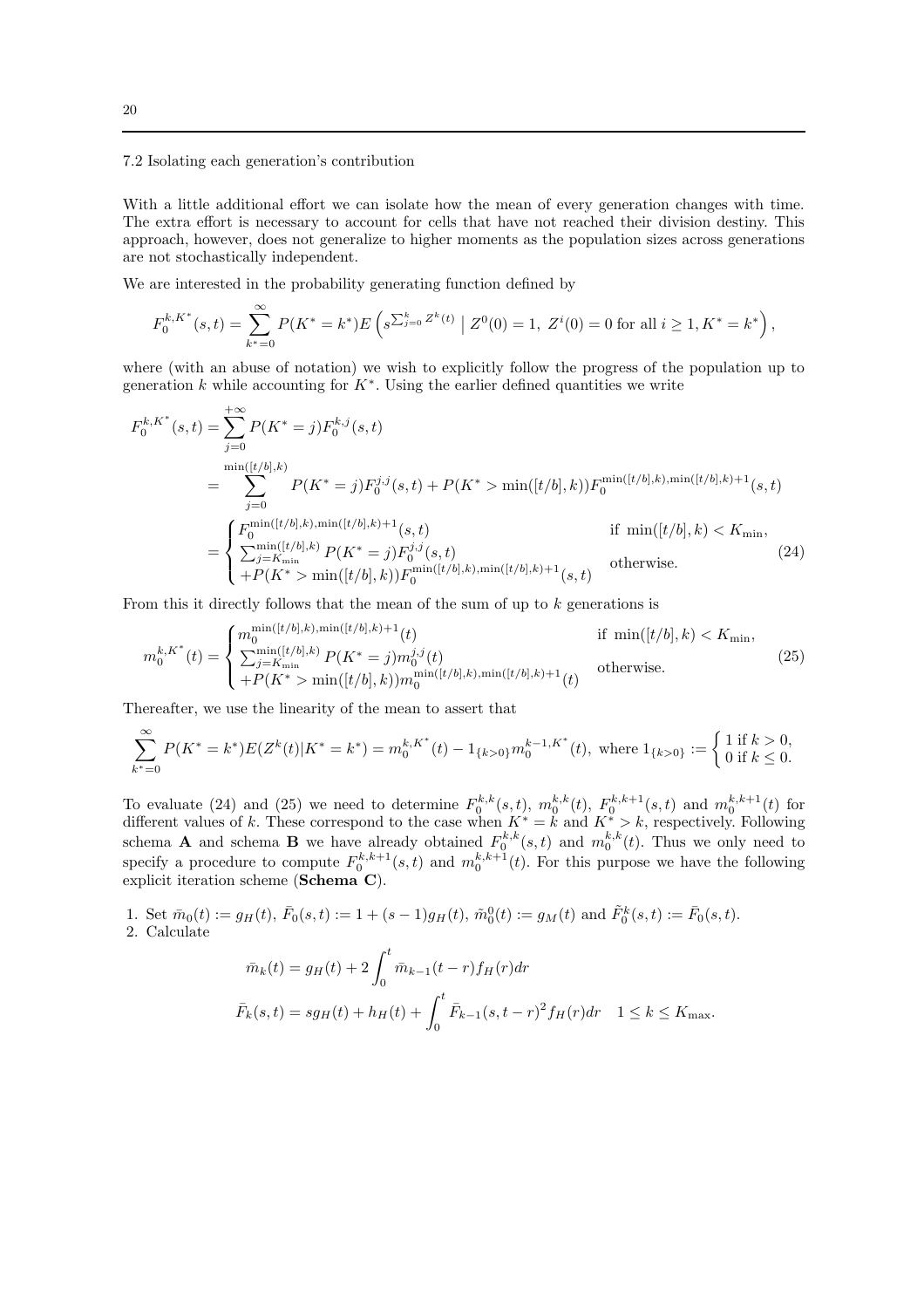21

3. Calculate

$$
\tilde{m}_k(t) = g_M(t) + 2 \int_0^t \bar{m}_{k-1}(s, t-r) f_M(r) dr
$$
  

$$
\tilde{F}_0^k(s, t) = s g_M(t) + h_M(t) + \int_0^t \bar{F}_{k-1}(s, t-r)^2 f_M(r) dr \quad 1 \le k \le K_{\text{max}}.
$$

The intermediate terms  $\bar{m}_k(t)$  and  $\bar{F}_k(s,t)$  compute the mean and probability generating function of the population encompassing generations  $0$  to  $k$ , where all generations including the initial generation follow the same distributions for the time to divide and time to die clocks, and where  $K^* = +\infty$ , i.e., division destiny never sets in. The terms  $\breve{m}_k(t)$  and  $\breve{F}_k(s,t)$  compute the mean and probability generating function of the total population from generation  $0$  to  $k$  under the assumption that the initial generation is different from the rest of the generations, but once again with no division destiny.

As we only account for generations  $0$  through  $k$ , it is clear that

$$
F_0^{k,k+1}(s,t) = \breve{F}_0^k(s,t)
$$
 and  $m_0^{k,k+1}(t) = \breve{m}_k(t)$ ,

even though on the right side of both equations there is no division destiny. Thus all terms are available to substitute into equations (24) and (25).

This procedure yields the higher moments of the population up to generation  $k$ , but the inability to isolate higher moments of a specific generation now becomes clear due to inter-generational dependencies. Exact values of moments other than the mean cannot be calculated, nevertheless it is possible to bound them using quantities that can be calculated. We demonstrate this with a bound on the variance

of any given generation. For  $l \geq 0$  and  $k \geq l$  define  $\text{var}_{l}^{k,K^*}(t) := E\left(\left(\sum_{j=k}^{l} Z^j(t) - m_l^{k,K^*}(t)\right)^2\right)$ .

The bound we use is developed as follows:

$$
\left(\sum_{j=l}^k Z^j(t)\right)^2 = Z^k(t)^2 + \left(\sum_{j=l}^{k-1} Z^j(t)\right)^2 + 2Z^k(t)\left(\sum_{j=l}^{k-1} Z^j(t)\right) \ge Z^k(t)^2 + \left(\sum_{j=l}^{k-1} Z^j(t)\right)^2.
$$

For all  $k \geq l + 1$ . Using the above relation and

$$
E\left(\left(\sum_{j=l}^{k} Z^{j}(t)\right)^{2}\right) = \text{var}_{l}^{k,K^{*}}(t) + m_{l}^{k,K^{*}}(t)^{2}
$$

we have

$$
\text{var}_{l}^{k,K^*}(t) + m_l^{k,K^*}(t)^2 \ge \text{var}_{k}^{k,K^*}(t) + m_k^{k,K^*}(t)^2 + \text{var}_{l}^{k-1,K^*}(t) + m_l^{k-1,K^*}(t)^2.
$$

After a little rearrangement, this yields

$$
\operatorname{var}_{k}^{k,K^*}(t) \le \operatorname{var}_{l}^{k,K^*}(t) - \operatorname{var}_{l}^{k-1,K^*}(t) + 2m_{k}^{k,K^*}(t)m_{l}^{k-1,K^*}(t). \tag{26}
$$

In terms of calculable quantities, the bound in equation (26) gives

$$
\text{var}_{k}^{k,K^*}(t) \leq \text{var}_{0}^{k,K^*}(t) - \text{var}_{0}^{k-1,K^*}(t) + 2m_{k}^{k,K^*}(t)m_{0}^{k-1,K^*}(t)
$$

for all  $k \geq 1$ . As before the iterations to obtain  $var_0^{k,K^*}(t)$  can be derived from (24) after differentiating twice.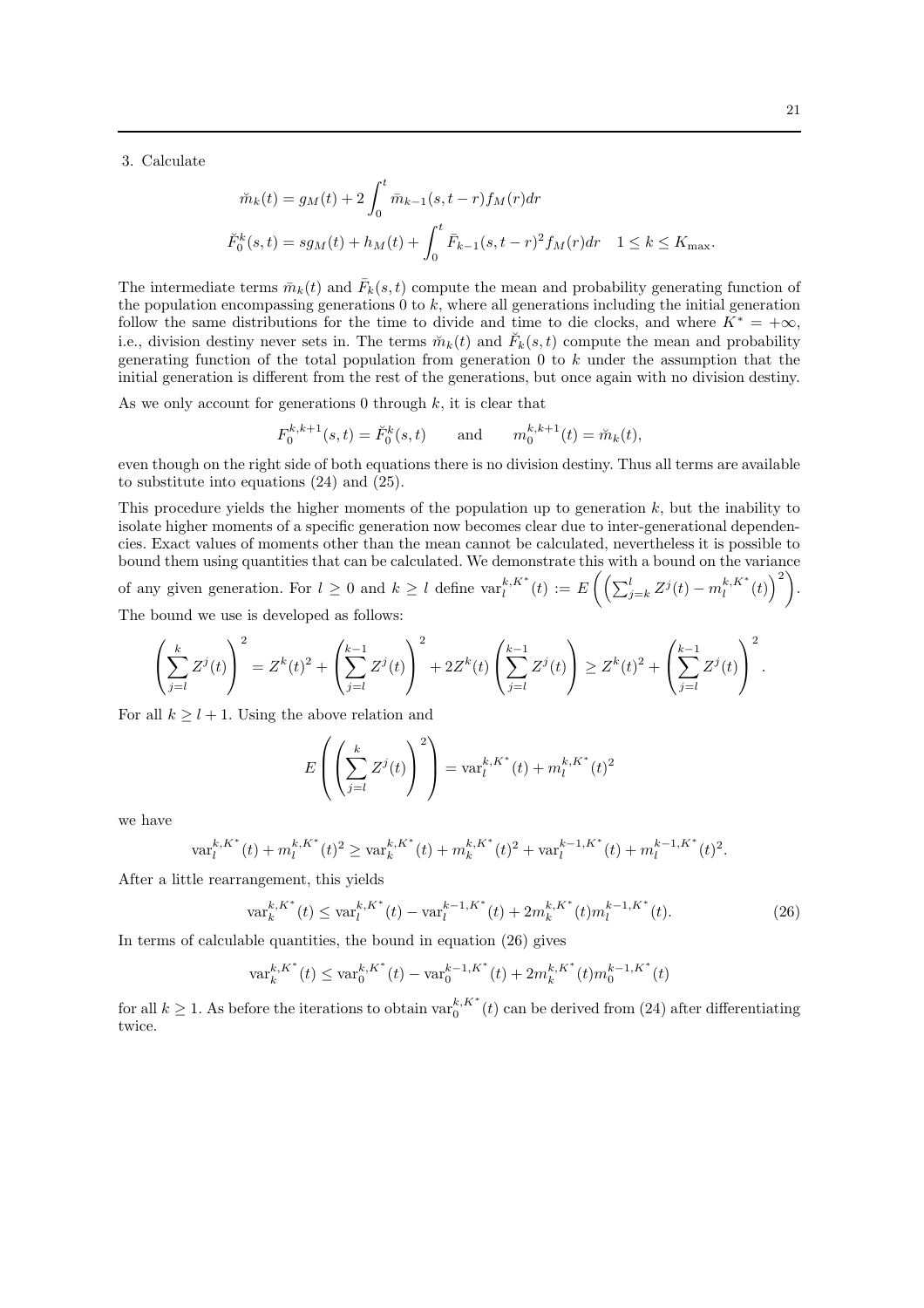| Number<br>$.$ $-$ ener $\degree$<br>atıon<br><b>.</b> |           |            |                  |                                     |               |                           |                         |        |       |
|-------------------------------------------------------|-----------|------------|------------------|-------------------------------------|---------------|---------------------------|-------------------------|--------|-------|
| babilit <sup>,</sup>                                  | 0200<br>. | ${0.0308}$ | $\Omega$<br>-341 | ററെ<br>ч<br>-<br>$J \cdot \Delta U$ | വ വ<br>v.v±vJ | $\overline{AB}$<br>Մ.1655 | 10C<br>⌒<br>740c<br>∪.∈ | 0.0057 | .0004 |

Table 1 In vitro division destiny probability mass function.

7.3 Comparison of the numerical model's predictions and experimental data

In this section we compare the second model's predictions with observations from two sets of data. Firstly with in vitro experimental data that follows B lymphocytes stimulated by  $3 \mu M$  CpG DNA. This method of stimulating B lymphocytes induces limited division rounds and cells follow closely the rules underlying the cyton model [30] with proliferation, cessation and death completed within 10 days. Note this system provides an excellent evaluation of variation as cells are not disrupted to remove stimulation as was necessary to explore division destiny in Hawkins et al. [17]. Cyton parameter values for the CpG data set were calculated as previously described [17]. Secondly, we compare the model predictions with data from an in vivo experiment reported on in [18], with cyton parameterization given in [17].

The in vitro experiment has two parts. Firstly, approximately fifteen thousand CFSE-labeled purified B-cells were exposed to the mitogenic stimulus. Roughly 10% of the initial cells do not respond to the stimulus. The overall cell population size, and the per-generation cell population, were recorded from the introduction of the stimulus to beyond division destiny by flow cytometric analysis [17]. This gives data with which to compare model predictions.

Secondly, it is reported that in independent experiments, the empirical clock distributions appear to be well matched by members of the family of lognormal distributions [11][17]. For example,  $P(T_D >$  $t) \approx P(N(\mu, \sigma^2) > \log t)$ , where  $N(\mu, \sigma^2)$  is a Normally distributed random variable with mean  $\mu$  and variance  $\sigma^2$ . They fit the mean and variance for the lognormal distributions of the random clocks  $T_D^M$ ,  $T_B^M$ ,  $T_D^H$  and  $T_B^H$  to the experimental observations. With this information it is possible to run the model and make predictions that can be compared with the data.

Cyton model parameters were determined using the methodology described in [17], mildly modified to introduce a minimum time of 1 hour between cell division while leaving the mean and variance unchanged. No minimum value is introduced for the time to death random variables. The division destiny, K<sup>\*</sup>, has the probability mass function given in Table 1. The division destiny distribution is such that a maximum of 8 generations can occur. The complete list of clock parameters are:

- Time to division of initial cells: mean 34.86 hours (including 1 hour minimum); standard deviation 4.9 hours. Time to death of initial cells: mean 151.27 hours; standard deviation 19.75 hours.
- Time to division of cells in each subsequent generation: mean 7.22 hours (including 1 hour minimum); standard deviation 1.31 hour. Time to death of cells in each subsequent generation: mean 82.25 hours; standard deviation 111.28 hours.

With this parameterization, we make predictions regarding the mean and standard deviation of the population size as a function of time. We compare this with the experimentally observed values.

Figure 3 reports the model predicted mean and mean plus/minus five standard deviations. Thus, with extremely high likelihood, the immune response will progress within these bounds. There is also a scatter plot of observed data. The model predicts that despite the high degree of variability experienced by individual cells, the overall immune response is highly predictable; that is, there are small error bars around mean behavior. This is significant as it suggests that even though each cell is responding independently to the mitogenic stimulus and with a large amount of variation, the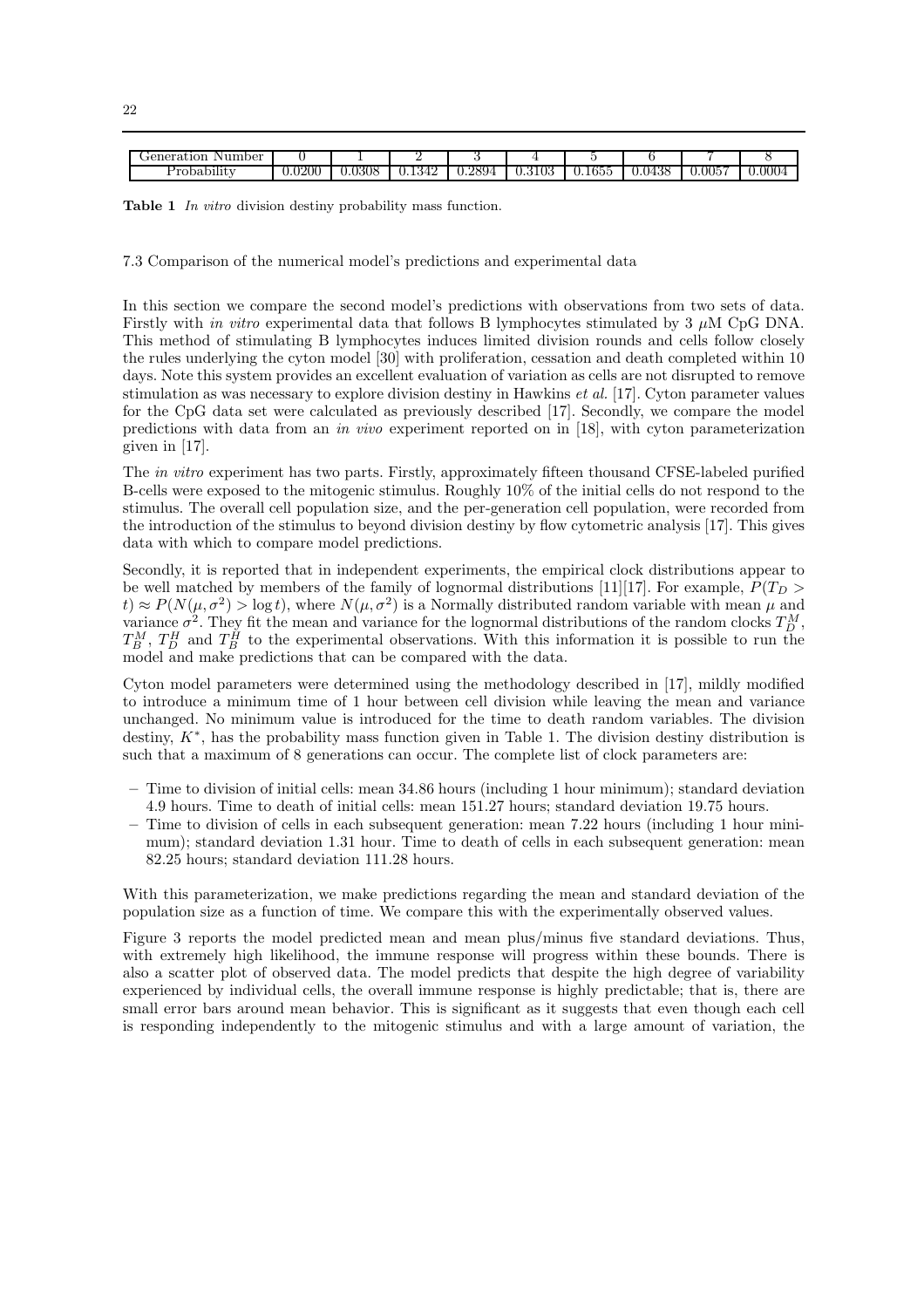

Fig. 3 Total cell population size vs. time. Comparison of model and in vitro experimental data. Resting B cells purified from spleens of C57BL mice were stimulated in 200  $\mu$ l culture with 3  $\mu$ M CpG (sequence -5'-TCCATGACGTTCCTGATGCT-3'). Triplicate cultures were harvested at each time point.

| atıon | --   | . .<br>$\sim$ |                              | <b>I</b>         | τc   |     | .              | .   | -26 |              | .<br>-- |
|-------|------|---------------|------------------------------|------------------|------|-----|----------------|-----|-----|--------------|---------|
|       | 000. | -0017         | $\sim$ $\sim$ $\sim$<br>10.7 | ഹ<br>$^{\prime}$ | 2206 | --- | $\sim$<br>{40} | ገባዴ |     | ۱O۴<br>OO 12 |         |

|  |  |  |  |  | Table 2 In vivo division destiny probability mass function. |
|--|--|--|--|--|-------------------------------------------------------------|
|--|--|--|--|--|-------------------------------------------------------------|

overall behavior is predictable. Mathematically, the existence of this robustness in the overall immune system comes about as a "law of large numbers". That is, the vast majority of likely microscopic states (governed by each individual cell's death/division experience) give rise to the same macroscopic immune response.

The predictions match well with the experimental observations, but with a few outliers. Due to the complexity involved in the experimentation, outliers are expected. Clearly the bulk of the variation observed in the data derives from experimental errors.

Figure 4 reports on the time evolution of means for each generation, from the initial cells to those that are the consequence of eight divisions. For each individual generation we cannot determine its variance explicitly. However, we provide an upper bound on the standard deviation using the methods described in Section 7.2. As even these bounds predict little variability in the overall response, it is clear that the number of cells of each generation that are alive at each time is highly predictable. The shapes observed for each generation are qualitatively similar, but quantitatively quite different. The model matches excellently with the observations.

In the in vivo experiment, from Homann, Teyton and Oldstone [18], CD8+ T lymphocytes specific to a single peptide/MHC epitope were followed after infection with lymphocytic choriomeningitis virus. The overall cell population size was recorded from the introduction of the virus to beyond division destiny and on to the period where remaining cell numbers are retained at a homeostatic level. For a detailed description of the experimental setup and methodology, we refer the reader to [18]. The true starting cell number is unknown, although it is estimated to be approximately one hundred [10][17]. It should be noted too that the starting value of one hundred is a minimal estimate for a virus response,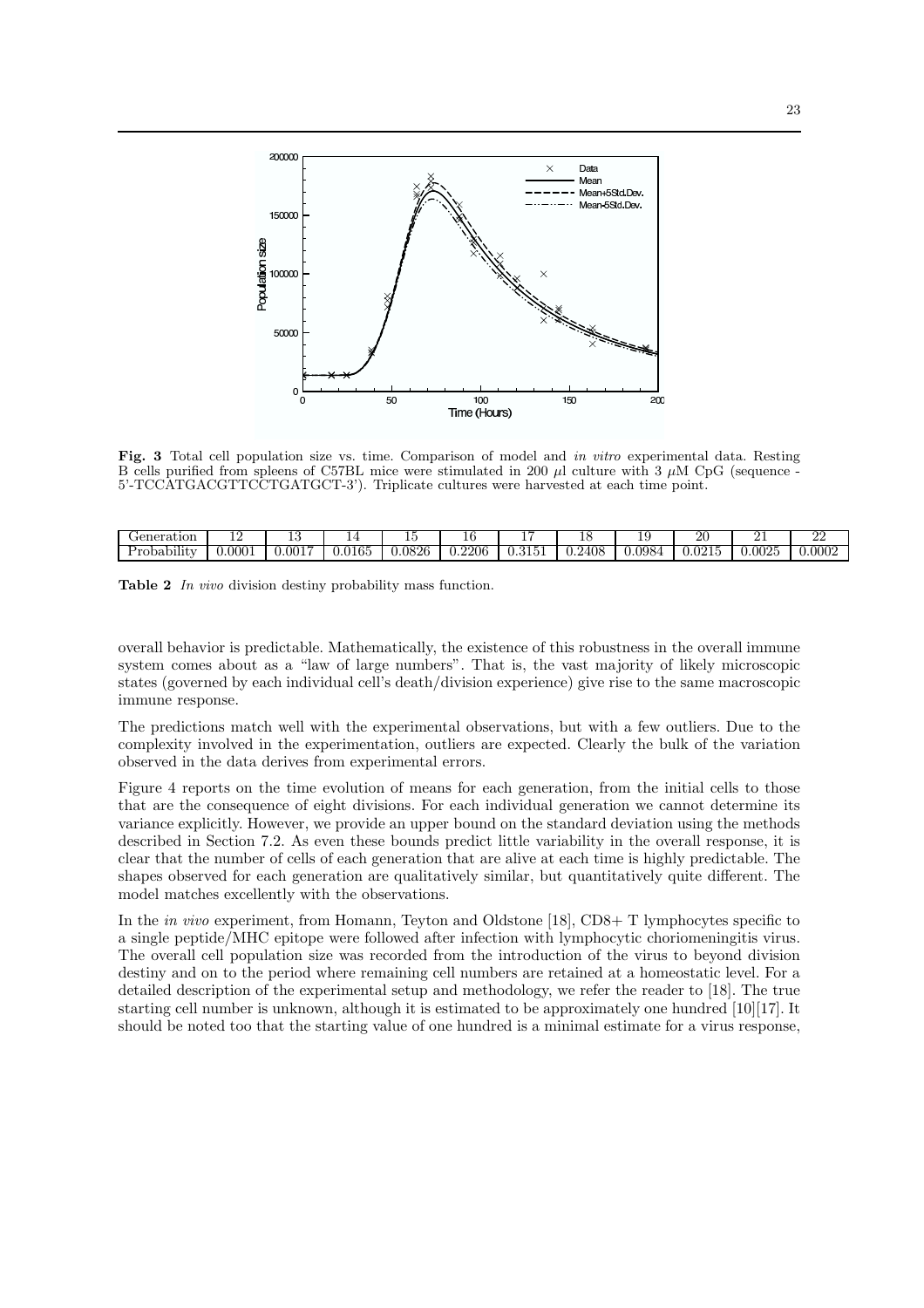

Fig. 4 Population of  $0^{th}$  through  $7^{st}$  generations as a function of time. Model bounds from Section 7.2. Comparison of model and in vitro experimental data.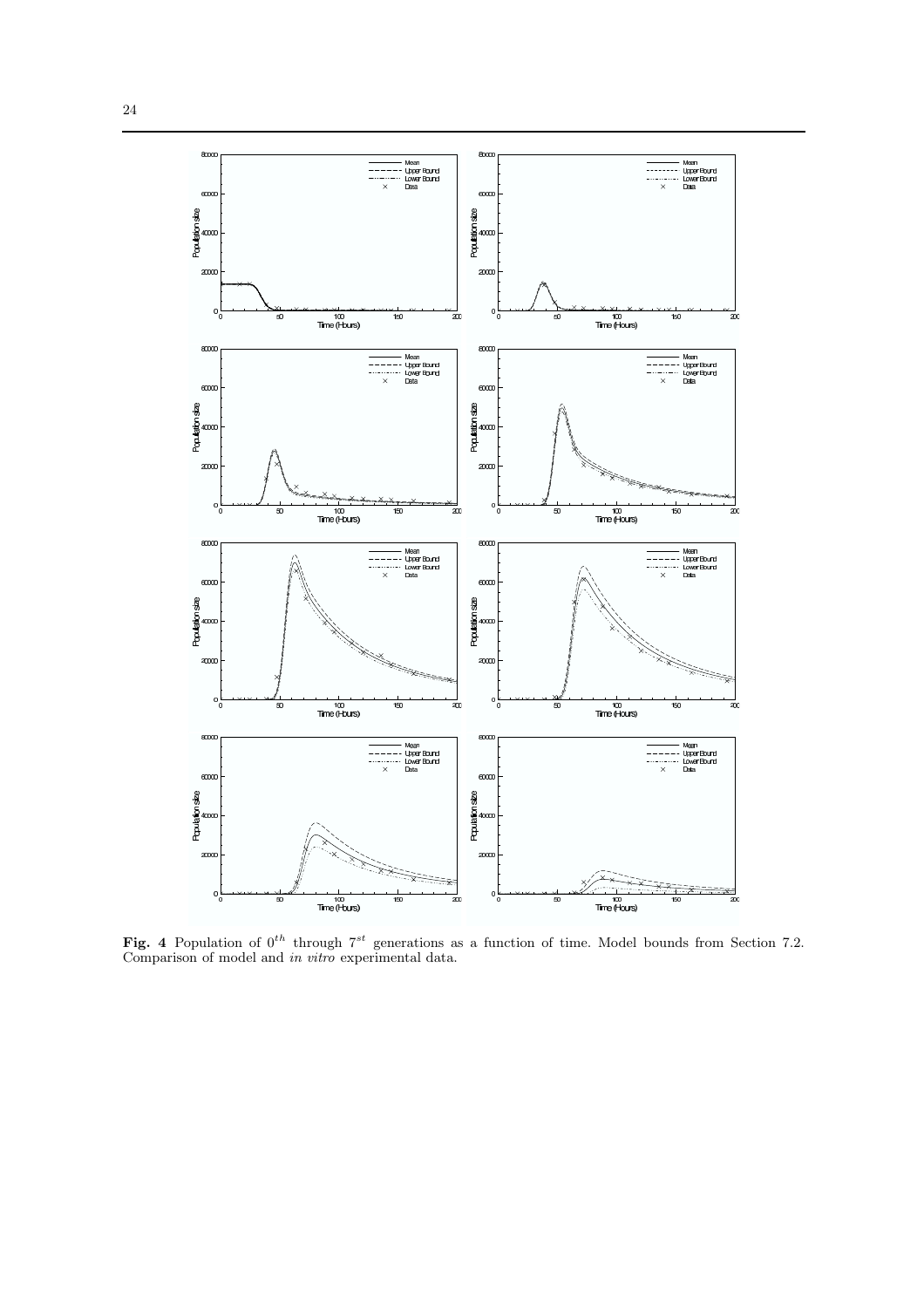

Fig. 5 Total cell population size vs. time (normal and log-scale). Comparison of model and in vivo experimental data. Data shows population response to viral epitope NP64.

as it represents a single epitope and is representative of similar data that could be collected on at least four other epitopes, bringing the population response to an initial number over five hundred [18][10].

We adopted the Hawkins *et al.* [17] parameterization, but again mildly modified to introduce a minimum time of 1 hour between cell division while leaving the mean and variance unchanged. No minimum value is introduced for the time to death random variables. Division destiny,  $K^*$ , has the probability mass function given in Table 2. The division destiny distribution is such that a minimum of 12 and maximum of 22 generations can occur. The complete list of clock parameters are:

- Time to division of initial cells: mean 40.44 hours (including 1 hour minimum); standard deviation 7.55 hours. Time to death of initial cells: mean 400.50 hours; standard deviation 20.04 hours.
- Time to division of cells in each subsequent division: mean 9.17 hours (including 1 hour minimum); standard deviation 0.73 hour. Time to death cells in each subsequent division: mean 70.23 hours; standard deviation 62.31 hours.

Figure 5 reports on the mean derived from the cyton model plus/minus two standard deviations and is overlaid with the observed data. Despite the small number of initial cells, it can be seen that the immune response is highly predictable.

## 8 Discussion

Based on cell-level stochastic assumptions on the dynamics of immune response that were driven by experimental observations, we have introduced two distinct approaches to predicting the immune response to a mitogenic signal. One method enables explicit calculations for certain distributions and qualitatively exhibits the full range of observed immune responses. The second approach allows simple numerical schemes for distributions for which there is little prospect of analytic results. We compared the predictions of the second method to experimentally observed lymphocyte population changes over time. The model predictions are remarkably accurate, but the important advance over the previous calculation method [17] is that the higher moments can now be calculated.

The calculation of higher moments is interesting for a number of important reasons relating to features of the immune response. First, the cyton model highlights the randomness associated with stimulation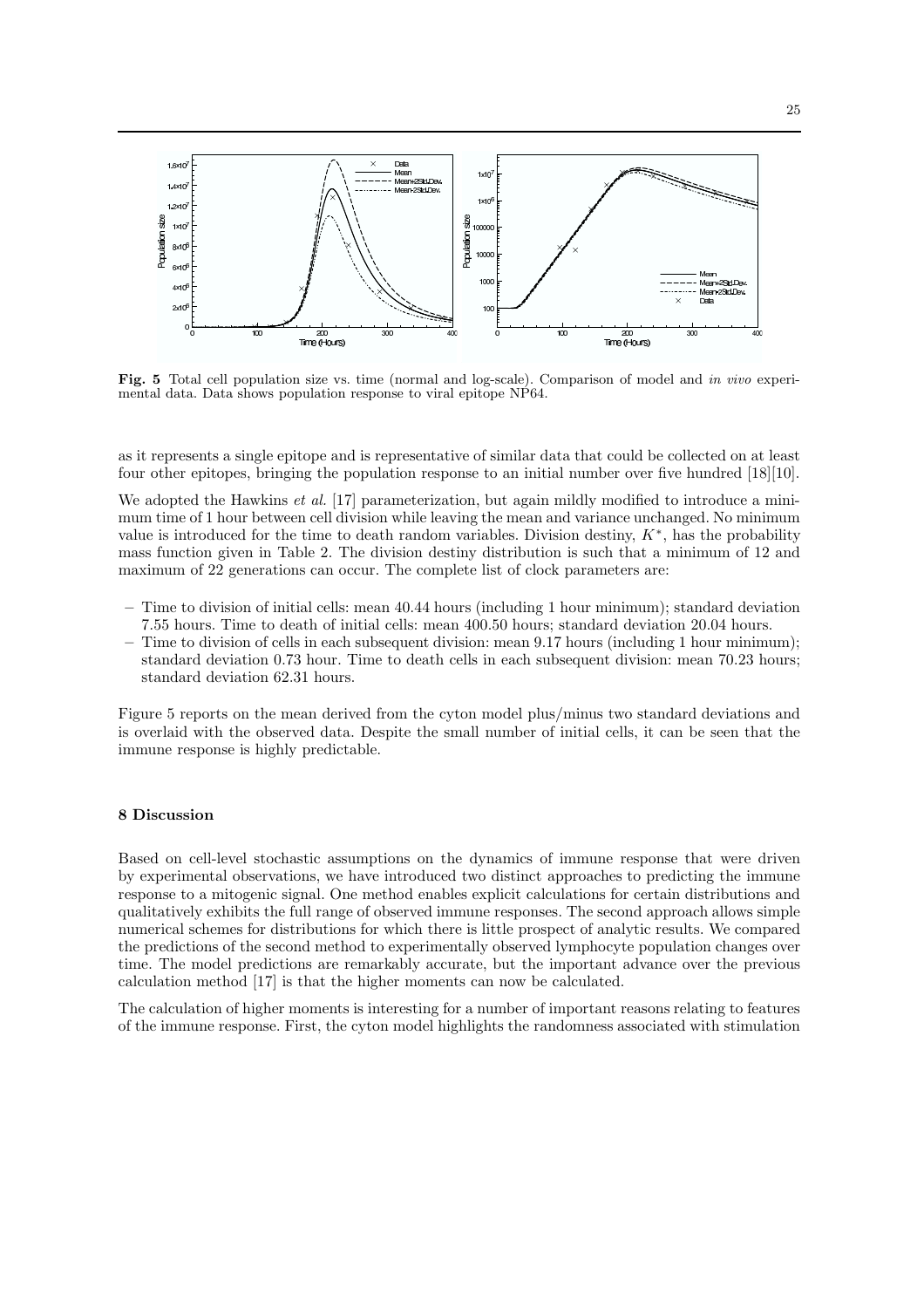

Fig. 6 Coefficient of variation for the progeny of a single cell as a function of time. In vitro parameterization on the left and in vivo parameterization on the right.

and progression of proliferating cells as a feature of the adaptive immune response. This inherent randomness ensures that, in effect, every participating cell will follow a different course over time. Thus, there is potential for responses simply not to occur due to stochastic effects, or occasionally to proceed so weakly that the individual would not be protected. However, we demonstrate here that these scenarios are highly unlikely.

As the cyton model treats each cell as being stochastically independent, we can readily deduce the impact of initial cell number on the variability in immune response. The usual measure of the dispersion of a probability distribution is the coefficient of variation: the standard deviation divided by the mean. For a given cyton parameterization, let  $m(t)$  denote the mean number of progeny of a single cell at time t and var $(t)$  denote its variance. Then with d initial cells, the coefficient of variation is  $\sqrt{\text{var}(t)}/(m(t)\sqrt{d})$ . Thus, once the coefficient of variation is known for a single cell, it can be immediately determined for the ensemble. For example, Figure 6 plots the coefficient of variation,  $\sqrt{\text{var}(t)}/m(t)$ , for a single cell with the parameterizations of both the in vivo and in vitro experiments reported on in Section 7.3. The coefficient of variation increases at two distinct time-scales: the time of first division; and during division destiny. The largest observed coefficient of variation is approximately 1.3 and 1.6 respectively. With one hundred initial cells, the coefficient of variation is one tenth of these numbers and with ten thousand initial cells, it is one hundredth, making the dispersion in the distribution extremely small.

The method developed here offers an alternative way to calculate the expected variation attributed to the selection and stochastic variation in cell division and death lifetimes to that used by Milutinović and De Boer [23]. These authors referred to this source of variation as "process variation" to distinguish it from that contributed by experimental error. They assume a triphasic model where the immune response breaks into three distinct phases: (1) an initial period of non-proliferation; (2) an exponential increase due to cell division; and (3) after some time, an exponential cell loss due to cell death. Their aim is to identify ordinary differential equation (ODE) parameters that match experimental data, but - in an advance on ODE parameter fitting - they take into account the stochastic nature of the data through a Gaussian approximation. Their approach assumes that the immune response will be of a given form, while the cyton model predicts this form from lower-level stochastic dynamical hypotheses. We also note that their assumption that the coefficient of variation does not change with time clashes with the cyton model prediction. They conclude that this process error is significant and therefore differences in response of individual mice (or humans) need not reflect parameter differences in the underlying response. For the parameter values we analyzed, our analysis also provides a method for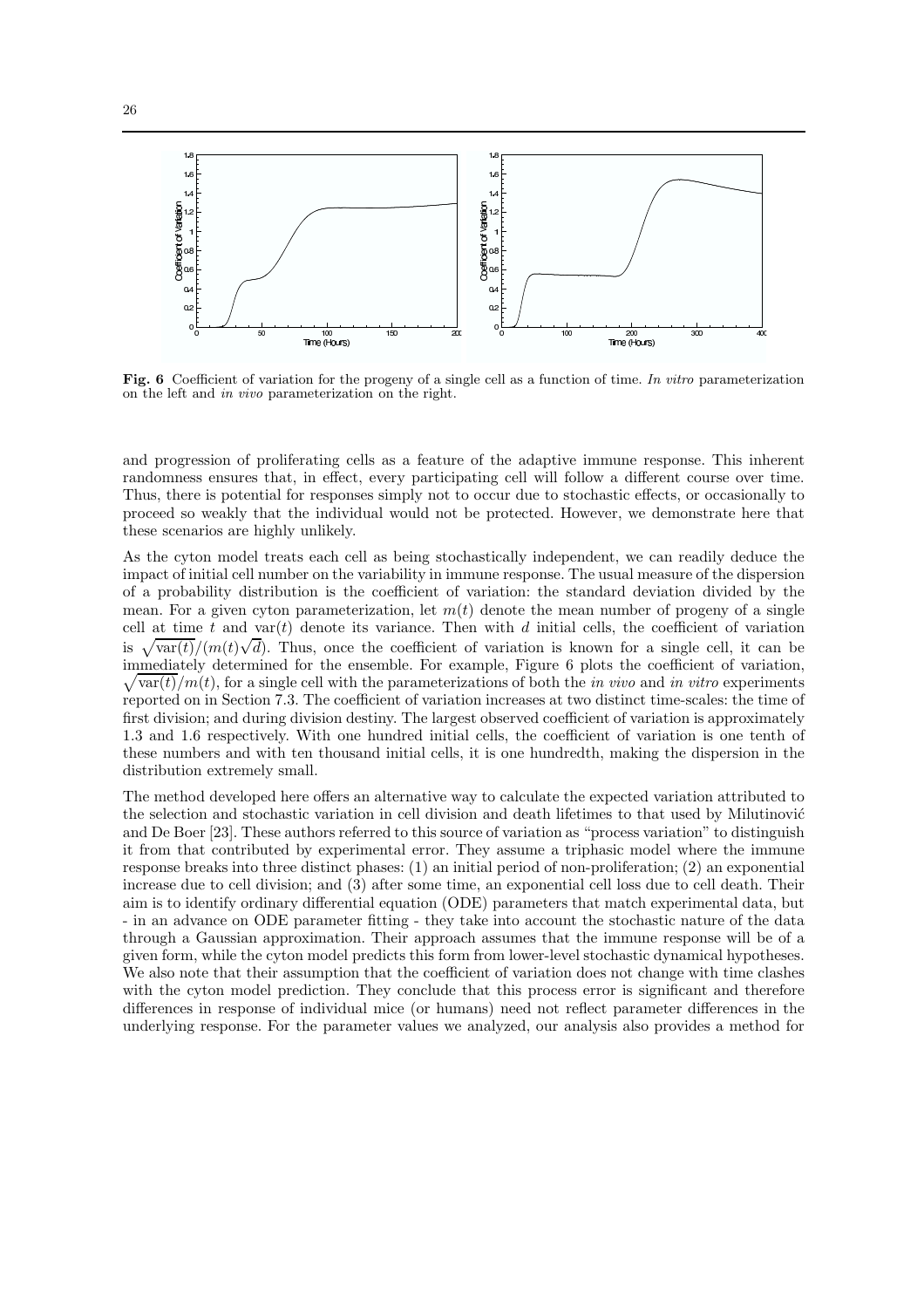calculating the expected variance between animals, and suggests that in general the differences would be small.

It is important to note that not all immune responses are as strong as that observed against a virus. It is conceivable that some stimuli will react with less than one hundred starting cells and initiate suboptimal stimulation conditions that lead to greater variation in times to divide and die, as occurs for weaker stimulation protocols in vitro  $[11][13][19]$ . Under these conditions the expected variation between otherwise identical individuals could be significant.

Our approach here has been to formulate the mechanical and kinetic axioms of the cyton model in terms of the time-evolution of a probability generating function, adapting branching process ideas. This allows the higher moments to be calculated. A distinct branching process model to help describe the underlying asynchrony in CFSE data is reported by Yates et al. [32]. They propose a cell population size model based on a discrete time approximation to a continuous time branching process, which enables them to account for the minimum time between cell division, and focus on parameter estimation issues. In their Appendix 1, they comment that a more general approach would involve continuous time models where lifetimes are not restricted to be exponential, but that these processes are harder to analyse. Our second method treats this more general analysis and thus our approach to the cyton model can serve as alternative platform for CFSE analysis performed by Yates et al.

We have analysed the model proposed in [17], but the approach taken here can also treat alternate hypotheses. For example, if new experimental data suggests that birth and death random variables are not independent, then if the joint distribution of birth and death clocks is known, a similar analysis can be performed (in both approaches) starting from equation (1). In addition, if new experimental observations suggest an alternative hypothesis for inheritance of parameters from generation to generation, then this can be incorporated into the analysis by including conditional information at the time of cell birth.

In summary, we expect the method presented here should prove useful for calculating expected variance for immune responses at many different initial conditions dictated by such variables as starting cell number, receptor affinity and availability of costimulatory and growth factor signals.

Acknowledgments: This work was carried out while Philip Hodgkin was visiting the Hamilton Institute, NUI Maynooth, Ireland as a Walton Fellow, supported by Science Foundation Ireland. We thank Peter Wellstead for helping to facilitate this collaborative work at the Hamilton Institute. We thank Wilhelm Huisinga and Cameron Wellard for helpful comments on an earlier draft of this paper. We also thank Dirk Homann for providing the *in vivo* data.

#### References

- 1. Joseph Abate, Gagan L. Choudhury, and Ward Whitt. Computational Probability, chapter An Introduction to Numerical Transform Inversion and its Application to Probability Models, W. Grassman ed., pages 257– 323. Kluwer, Boston, 1999.
- 2. Joseph Abate and Ward Whitt. The Fourier-series method for inverting transforms of probability distributions. Queueing Systems Theory Appl., 10(1-2):5–87, 1992.
- 3. Joseph Abate and Ward Whitt. Numerical inversion of probability generating functions. Oper. Res. Lett.,  $12(4)$ :245–251, 1992.
- 4. R. Ahmed and D. Gray. Immunological memory and protective immunity: understanding their relation. Science, 272(5238):54–60, 1996.
- 5. K. B. Athreya and P. E. Ney. Branching processes. Dover Publications Inc., Mineola, NY, 2004.
- 6. P. Billingsley. Probability and Measure. John Willey & Sons, 1995.
- 7. D.A. Cantrell and K. A. Smith. The interleukin-2 T-cell system: a new cell growth model. Science, 224(4655):1292–1361, 1984.